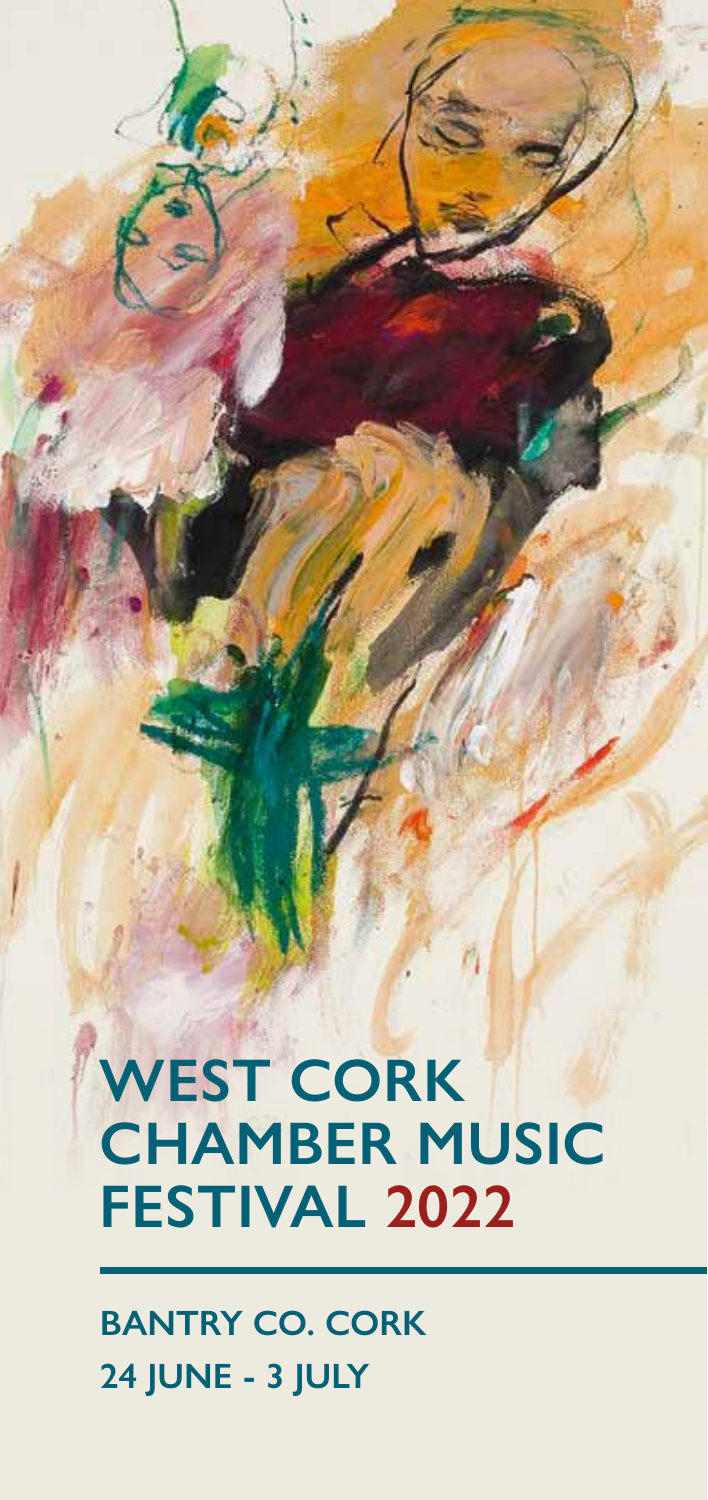



Doric Quartet Photograph: George Garnier Quator Danel Photograph: Marco Borggreve

### **WEST CORK CHAMBER MUSIC FESTIVAL 2022**

**This is the third time** we have created a 25th Festival programme**.** In these uncertain times a festival immersion in live music is something greatly to be desired. Bearing in mind the challenges we have all faced during the pandemic, we have set out to improve the Festival experience by reducing the number of seats in all venues. To balance this we have greatly increased the number of concerts so the choice of repertoire and performers has grown dramatically.

The core of the Festival programme is built around four top international String Quartets – **Pavel Haas** from Prague, **Danel** from Belgium, **Signum** from Germany and **Doric** from London – and a series of major cycles from Biber and Bach to Weinberg via Haydn, late Schubert and Bartók.

The Doric Quartet will play the six quartet cycle by Bartók, one undisputed landmark in the history of chamber music. As Europe slowly disintegrated he forged a unique style from the remains of Romanticism and the traditional music of the Balkans, creating a voice that talks directly to us as once again bombs fall in Europe.

To celebrate their 30th Anniversary the Danel Quartet will play the complete quartet series by the Polish composer Weinberg, a series that began in Warsaw in the late Thirties and concluded fifty turbulent years later.

Two hundred years earlier Joseph Haydn was another longlived composer rightly known as the founder of the string quartet. Signum Quartet will perform the six quartets from his Op.20, often described as the moment the string quartet came of age.

And then there is always Schubert, so the last three Quartets, the intriguing standalone Quartet movement, the great C major Quintet and clever arrangements of his best-known songs for string quartet with a bonus of *Die Schöne Müllerin*.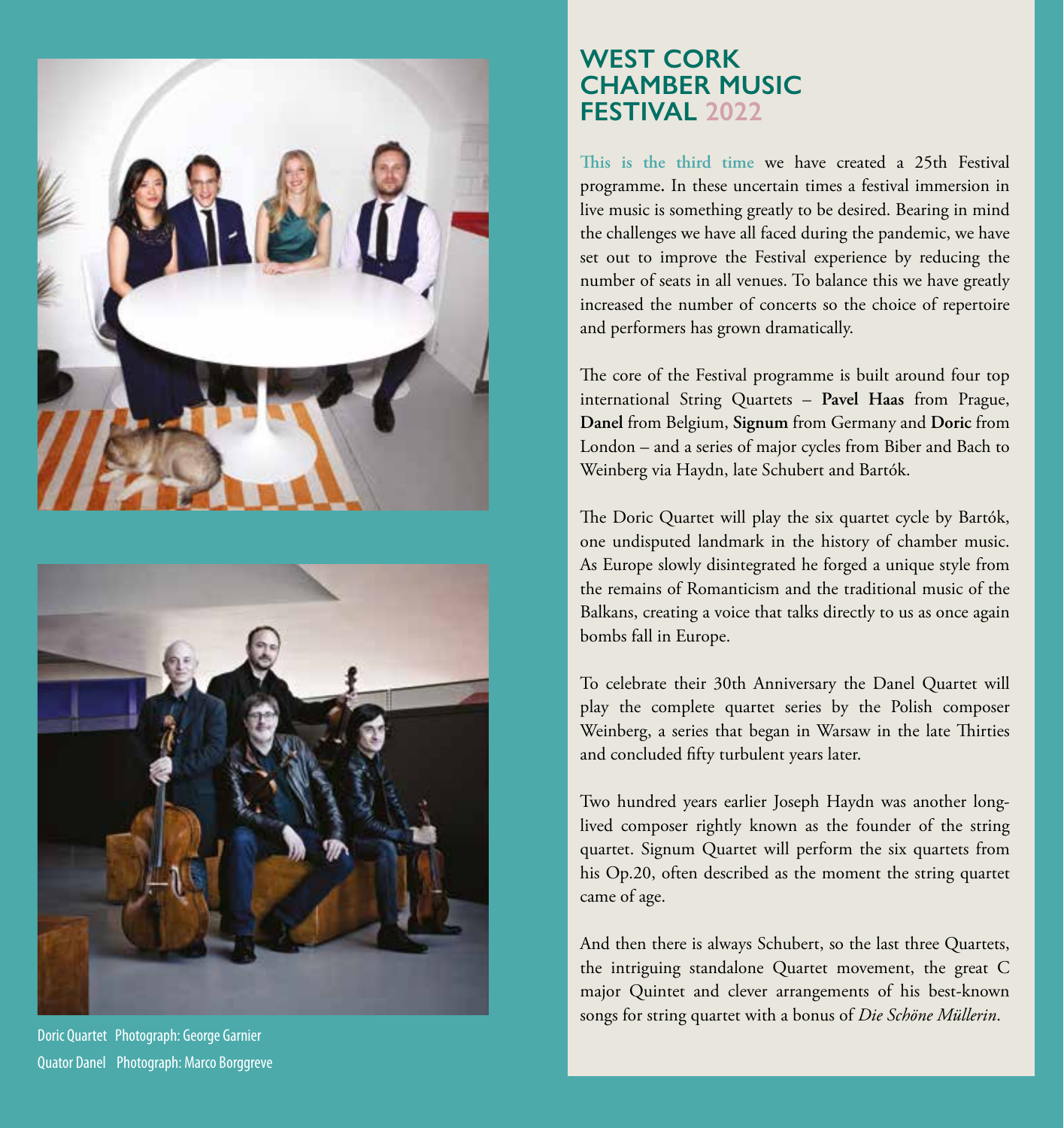There are many themes threading their way through this year's Festival, two of them find their way into our opening concerts. The magical quartets of Joseph Haydn are the foundation of the inspiring string quartet repertoire. The Festival has always supported Young Musicians at the many stages of their development into Stars of the Future, young players like Mairéad Hickey and Nathalia Milstein.

#### **1. HOUSE OPENING CONCERT** – Bantry House 19.00 **Pavel Haas Quartet**

*Haydn Quartet in G major 76/1 Janáček String Quartet No.1 'Kreutzer Sonata' Dvořák Quartet in G Op.106* CONCERT ENDS 20.15 ADMISSION €45/€35/€25

### **2. CHURCH OPENING CONCERT** – St Brendan's Church 21.00 **Mairéad Hickey, Nathalia Milstein**

*Mozart Variations in G minor K.360 Richard Strauss Violin Sonata in E flat Op.18 Enescu Violin Sonata No.3 'dans le caractère populaire roumain'* CONCERT ENDS 22.30 ADMISSION €30/€20/€10



# **FRIDAY 24 JUNE 3 3 SATURDAY 25 JUNE 3 3 SATURDAY 25 JUNE 3 3 ATURDAY 25 JUNE 3 3 ATURDAY 25 JUNE 3 3 ATURDAY 25 JUNE 3 3 ATURDAY 25 JUNE 3 3 ATURDAY 25 JUNE 3 3 ATURDAY 25 JUNE 3**  $\frac{1}{3}$

**Day Two** features Young Musicians throughout this first full day of concerts. Two dedicated multi-national young Quartets take to the stage. Ella van Poucke and Nathalia Milstein renew their duo partnership and the Dutch violinist Diamanda Dramm plays an exotic late-night programme. Signum Quartet commence their journey through an early set of Haydn quartets, Pavel Haas Quartet remind us of their Czech origins and Johannes Moser and Alasdair Beatson explore the Mendelssohn family's cello works.

**3. COFFEE CONCERT** – St Brendan's Church 11.00 **Signum Quartet** *Haydn Quartet in E flat Op.20/1 Haydn Quartet in C major Op. 20/2* CONCERT ENDS 12.00 ADMISSION €20/€15/€10

**4. MASTERCLASS** – Maritime Hotel 11.30 **Allora Quartet** with **Richard Ireland** CLASS ENDS 13.00 ADMISSION FREE

#### **5. YOUNG MUSICIANS SERIES**

– Christian Fellowship Church 12.00 **Sonoro Quartet** *Lekeu Molto Adagio Sempre Cantante e Doloroso. string quartet Franck String Quartet in D major* CONCERT ENDS 13.00 ADMISSION €7

**6. CRESPO SERIES** – St Brendan's Church 14.00 **Pavel Haas Quartet** *Suk Saint Wencelas Chorale Martinů Quartet No.7 Janáček Quartet No.2 'Intimate Letters'* CONCERT ENDS 15.00 ADMISSION €15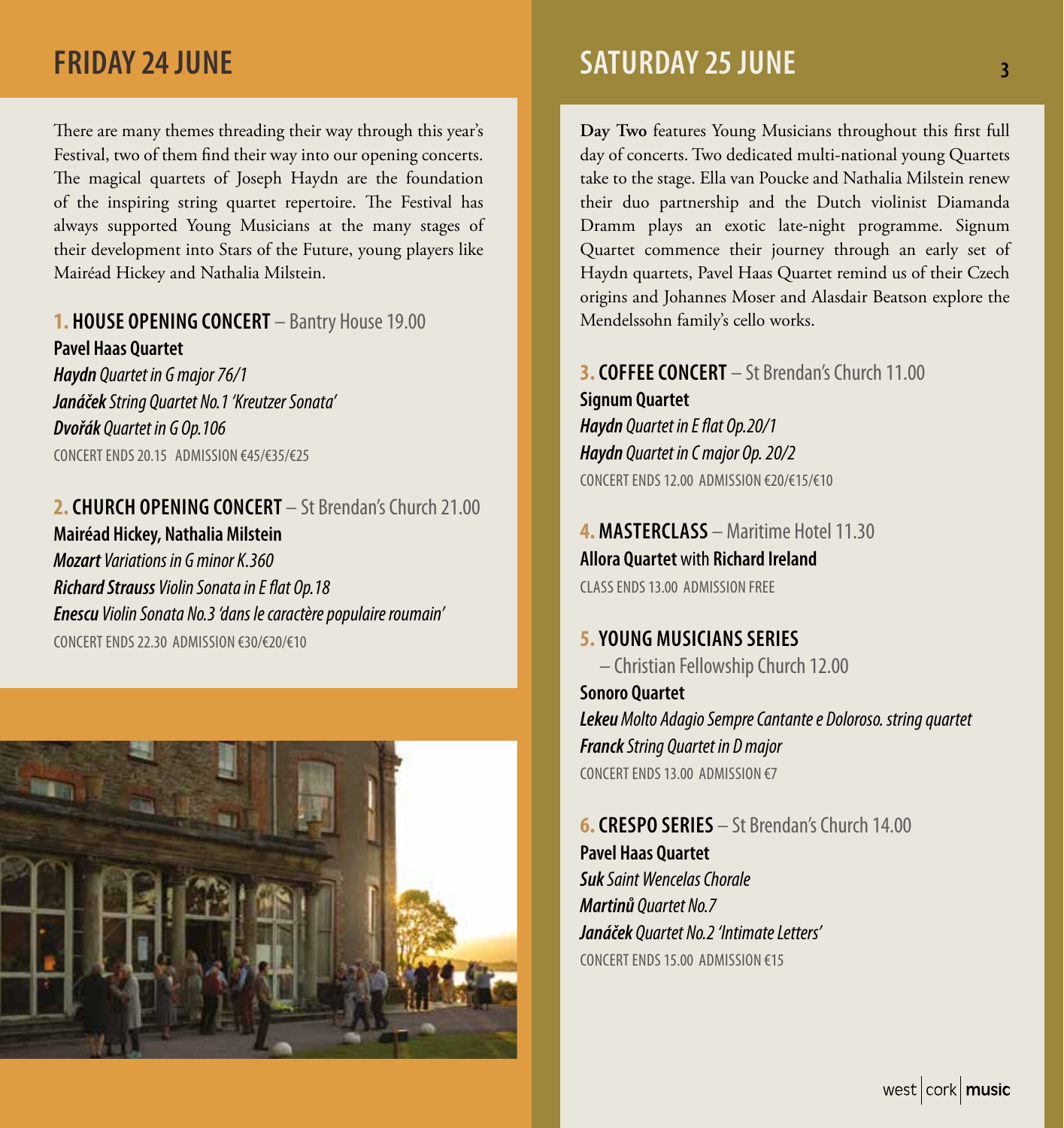# **SATURDAY 25 JUNE 5 AT LOCAL CONTRACT AND SUNDAY 26 JUNE 5 AT LOCAL CONTRACT AND LOCAL CONTRACT AND LOCAL CONTR**

**7. MASTERCLASS** – Maritime Hotel 14.00 **Aradia Quartet** with **Richard Ireland** CLASS ENDS 15.30 ADMISSION FREE

**8. YOUNG MUSICIANS SERIES** – Christian Fellowship Church 15.00 **Hill Quartet** *Schubert String Quartet No.14 D.810 'Death and the Maiden' Mozart Quartet in D major K.575* CONCERT ENDS 16.00 ADMISSION €7

**9. MASTERCLASS** – Maritime Hotel 16.30 **Sonoro Quartet** with **Signum Quartet** CLASS ENDS 18.00 ADMISSION FREE

**10. MAIN EVENING CONCERT** – Bantry House 19.30 *Kinsella Una giga para Carlos* **– Malachy Robinson** *Rachmaninov Two Pieces Op.2* **– Ella van Poucke, Nathalia Milstein** *Janáček Pohádka* **– Ella van Poucke, Nathalia Milstein** *Chopin Cello Sonata Op.65* **– Ella van Poucke, Nathalia Milstein** CONCERT ENDS 21.00 ADMISSION €45/€35/€25

**11. MAIN EVENING CONCERT** – St Brendan's Church 19.30 **Johannes Moser, Alasdair Beatson** *Felix Mendelssohn Cello Sonata No.1, Variations concertantes Op.17 Fanny Mendelssohn Capriccio in A flat, Fantasia in G minor Felix Mendelssohn Cello Sonata No.2* CONCERT ENDS 21.00 ADMISSION €30/€20/€10

**12. LATE GREAT SHOW** – St Brendan's Church 22.00 **Diamanda Dramm** *J.S. Bach Partita in D minor BWV 1004 Garth Knox Violin Spaces* CONCERT ENDS 22.45 ADMISSION €12

# **SUNDAY 26 JUNE**

**Day Three** introduces us to the all-star Orsino Ensemble, a quintet of flute, oboe, clarinet, horn and bassoon. Signum Quartet continue with their Haydn series and Doric Quartet commence their Bartók series. Winning compositions from our Composition Competition will be workshopped under the direction of Deirdre Gribbin and Crash Ensemble play the first of three concerts. The three Stars of the Future come together as a trio and the Pavel Haas explore Korngold in America and, with extra soloists, give us Dvorak's inspiring Sextet.

**13. MASTERCLASS** – Maritime Hotel 10.00 **Hill Quartet** with **Pavel Haas Quartet** CLASS ENDS 11.30 ADMISSION FREE

**14. COFFEE CONCERT** – St Brendan's Church 11.00 **Signum Quartet** *Haydn Quartet in G minor Op.20/3, Quartet in D major Op.20/4* CONCERT ENDS 12.00 ADMISSION €20/€15/€10

**15. MASTERCLASS** – Maritime Hotel 11.30 **Leggiadro Quartet** with **Doric Quartet** CLASS ENDS 13.00 ADMISSION FREE

**16. YOUNG COMPOSERS' FORUM** – Christian Fellowship Church 14.00 **Deirdre Gribbin** *Ultan O'Brien Na Coillte Istoiche –* **Hill Quartet** *Niall Tormey Kreatura –* **Aradia Quartet** *Liam Dougherty Sisyphe –* **Sonoro Quartet** FORUM ENDS 17.00 ADMISSION FREE

**17. CRESPO SERIES** – Bantry House 16.00 **Orsino Ensemble** *Barber Summer Music, Francaix Wind Quartet Nielsen Wind Quintet Op.43* CONCERT ENDS 17.00 ADMISSION €20

west  $|{\rm cork}|$  music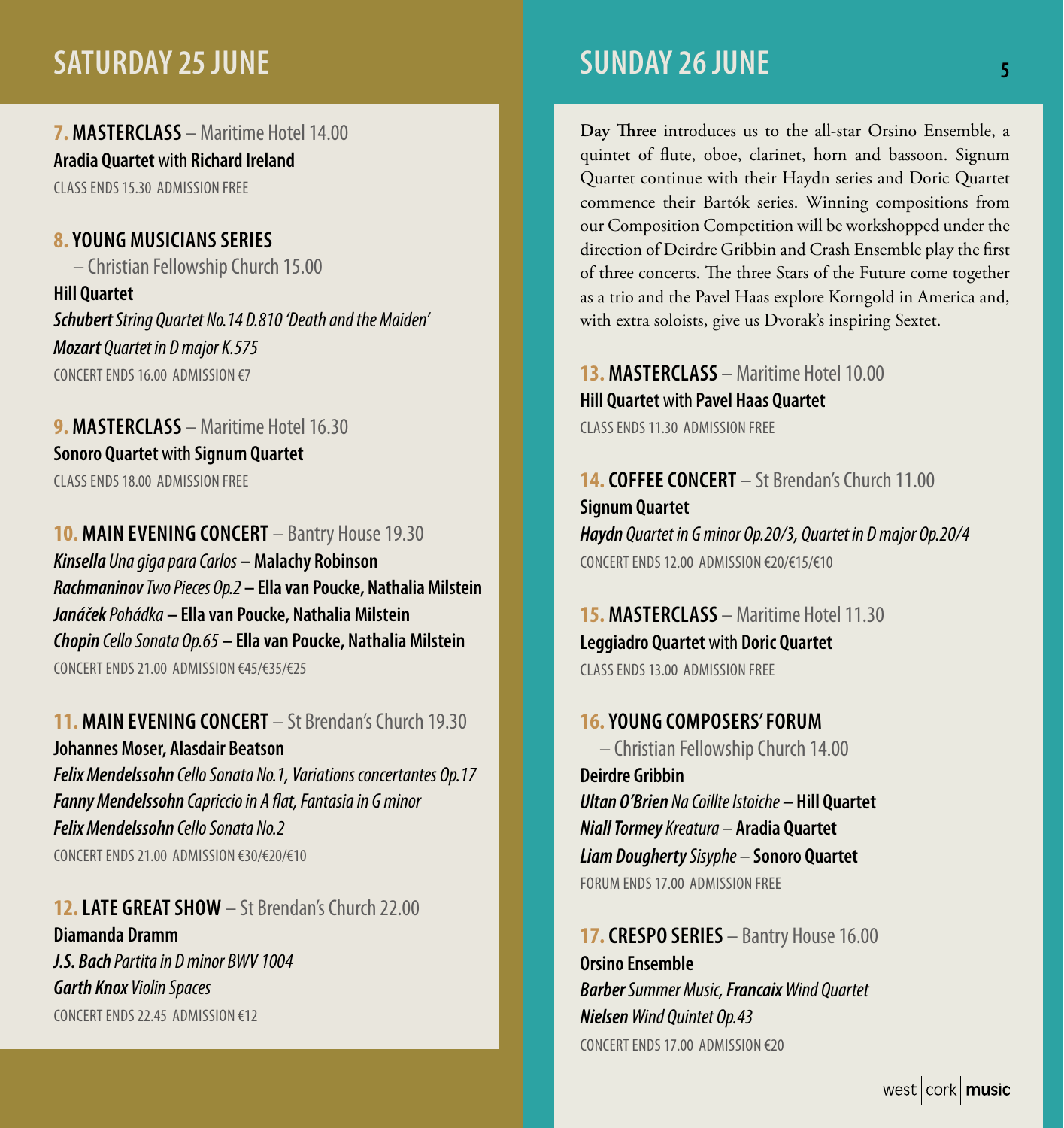# **SUNDAY 26 JUNE 7 MONDAY 27 JUNE**

#### **18. CRESPO SERIES** – St Brendan's Hall 17.00

**Crash Ensemble** *Sam Perkin Twin Talk, Ena Brennan Runaway Kevin Terry Standing Water, Seán Ó Dálaigh Proximity Studies Dramm Arena* **IRISH PREMIERE** *Garth Knox* from *Spaces, Jonathan Nangle This is our home* CONCERT ENDS 18.00 ADMISSION €10

**19. MAIN EVENING CONCERT** – Bantry House 19.30 *Finola Merivale The silent sweep as you stand still –* **Mairéad Hickey, Ella van Poucke WORLD PREMIERE** *Brahms Piano Trio in C major Op.101, Dvořák Piano Trio in F Op.65 –*  **Mairéad Hickey, Ella van Poucke, Nathalia Milstein** CONCERT ENDS 21.00 ADMISSION €45/€35/€25

**20. MAIN EVENING CONCERT** – St Brendan's Church 19.30 *Amy Rooney Pendulums and Sundials –* **Susan Doyle, Leonie Bluett IRISH PREMIERE** *Korngold Quartet No.3 Op.34 –* **Pavel Haas Quartet**

*Dvořák String Sextet Op.48 –* **Pavel Haas Quartet, Dana Zemtsov, Johannes Moser** CONCERT ENDS 21.00 ADMISSION €30/€20/€10

**21. LATE GREAT SHOW** – Bantry House 22.00 **Doric Quartet** *Bartók Quartet No.1* CONCERT ENDS 22.40 ADMISSION €15

**22. LATE GREAT SHOW** – St Brendan's Church 22.00 **David Bergmüller** *Theorbo repertoire* CONCERT ENDS 22.45 ADMISSION €12

**Day Four** is very busy but full of wonders – a world premiere dedicated to an astrophysicist; solo works for bassoon and viola; a premiere from Irene Buckley; vocal chamber music by Britten, Schubert and Vaughan Williams; solo piano recital including Schubert's *Wanderer*; the first three of Weinberg's string quartet cycle, more Bartók from the Doric; the last two in Signum's Haydn series; more Crash Ensemble commissions and, late-night Schubert's greatest quartet or the first five of Biber's Mystery Sonatas.

#### **23. MORNING TALK**

– Christian Fellowship Church 10.00 **Evelyn Grant** in conversation with **Deirdre Gribbin** and **Priyamvada Natarjan** TALK FNDS 10.45 ADMISSION €7

**24. MASTERCLASS** – Maritime Hotel 10.00 **Allora Quartet** with **Richard Ireland** CLASS ENDS 11.30. ADMISSION FREE

**25. COFFEE CONCERT** – St Brendan's Church 11.00 **Signum Quartet** *Haydn Quartet in F minor Op.20/5, Quartet in A major Op.20/6* CONCERT ENDS 12.00 ADMISSION €20/€15/€10

**26. MASTERCLASS** – Maritime Hotel 11.30 **Sonoro Quartet** with **Pavel Haas** CLASS ENDS 13.00 ADMISSION FREE

#### **27. CRESPO SERIES**

– Christian Fellowship Church 12.00 *Anna Murray Crosstalk –* **Diamanda Dramm, Susan Doyle** *Weinberg Solo Sonata –* **Bram van Sambeek** *Ligeti Viola Sonata –* **Dana Zemtsov** CONCERT ENDS 13.00 ADMISSION €15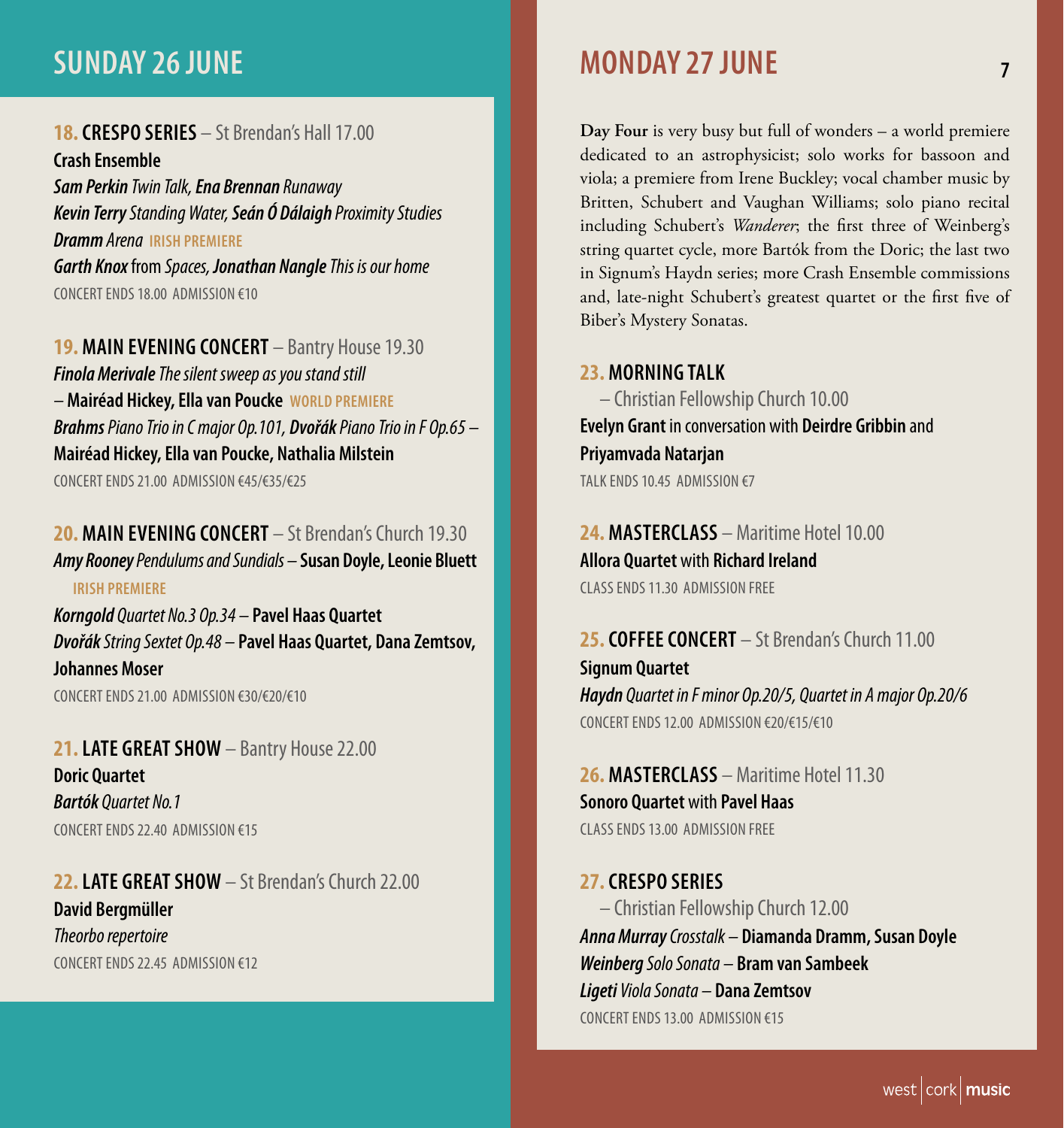## **MONDAY 27 JUNE 9**

#### **28. CRESPO SERIES** – St Brendan's Church 14.00

*Britten Canticle I 'My beloved is mine'*  **Nicholas Mulroy, Julius Drake** *Schubert Auf dem Strom D.943* **Nicholas Mulroy, Alec Frank-Gemmill, Julius Drake** *Britten Canticle III 'Still falls the rain'*  **Nicholas Mulroy, Alec Frank-Gemmill, Julius Drake** *Vaughan Williams On Wenlock Edge –* **Nicholas Mulroy, Hill Quartet, Julius Drake**

CONCERT ENDS 15.00 ADMISSION €15

#### **29. YOUNG COMPOSERS' FORUM**

– Christian Fellowship Church 14.00 **Deirdre Gribbin** *Kevin Terry Ground Loop – Articulations –* **Leggiadro Quartet** *Lindsey Vincent Apex –* **Allora Quartet** CONCERT ENDS 16.00 ADMISSION FREE

#### **30. CRESPO SERIES** – Bantry House 16.00

**Nathalia Milstein** *Scriabin Piano Sonata No.10 Op.70 Bartók Piano Sonata Sz.80 Debussy Suite Bergamesque Schubert Wanderer-Fantasie D.760* CONCERT ENDS 17.00 ADMISSION €20

**31. MASTERCLASS** – Maritime Hotel 16.30 **Hill Quartet** with **Signum Quartet**

CLASS ENDS 18.00 ADMISSION FREE

### **32. CRESPO SERIES** – St Brendan's Hall 17.00 **Crash Ensemble** *Ondřej Adámek Chamber Noise Bekah Simms Piece for cello and double bass Kevin Terry Standing Water II Timo Andres Crashing Through Fences Irene Buckley Piece for flute and clarinet* **WORLD PREMIERE** *Deirdre Gribbin Invitation to a Journey* CONCERT ENDS 18.00 ADMISSION €10

#### **33. MAIN EVENING CONCERT** – Bantry House 19.30 *Schubert Quartettsatz D.703 –* **Signum Quartet** *Bartók Quartet No.2 –* **Doric Quartet** *Deirdre Gribbin Dark Matter Hunting –* **Doric Quartet WORLD PREMIERE** CONCERT ENDS 21.00 ADMISSION €45/€35/€25

#### **34. MAIN FVENING CONCERT** - St Brendan's Church 19.30.

**Quatuor Danel** *Weinberg Quartet No.1 in C major Op.2/141 Weinberg Quartet No.2 in G major Op.3/145 Weinberg Quartet No.3 in D minor Op.14* CONCERT ENDS 21.00 ADMISSION €30/€20/€10

**35. LATE GREAT SHOW** – Bantry House 22.00 **Pavel Haas Quartet** *Schubert Quartet in G major D.887* CONCERT ENDS 22.50 ADMISSION €15

**36. LATE GREAT SHOW** – St Brendan's Church 22.00 **Ariadne Daskalakis, Ensemble Vintage Köln, Ruth Padel**  *Biber Mystery Sonatas 'Joyful'* CONCERT ENDS 22.45 ADMISSION €12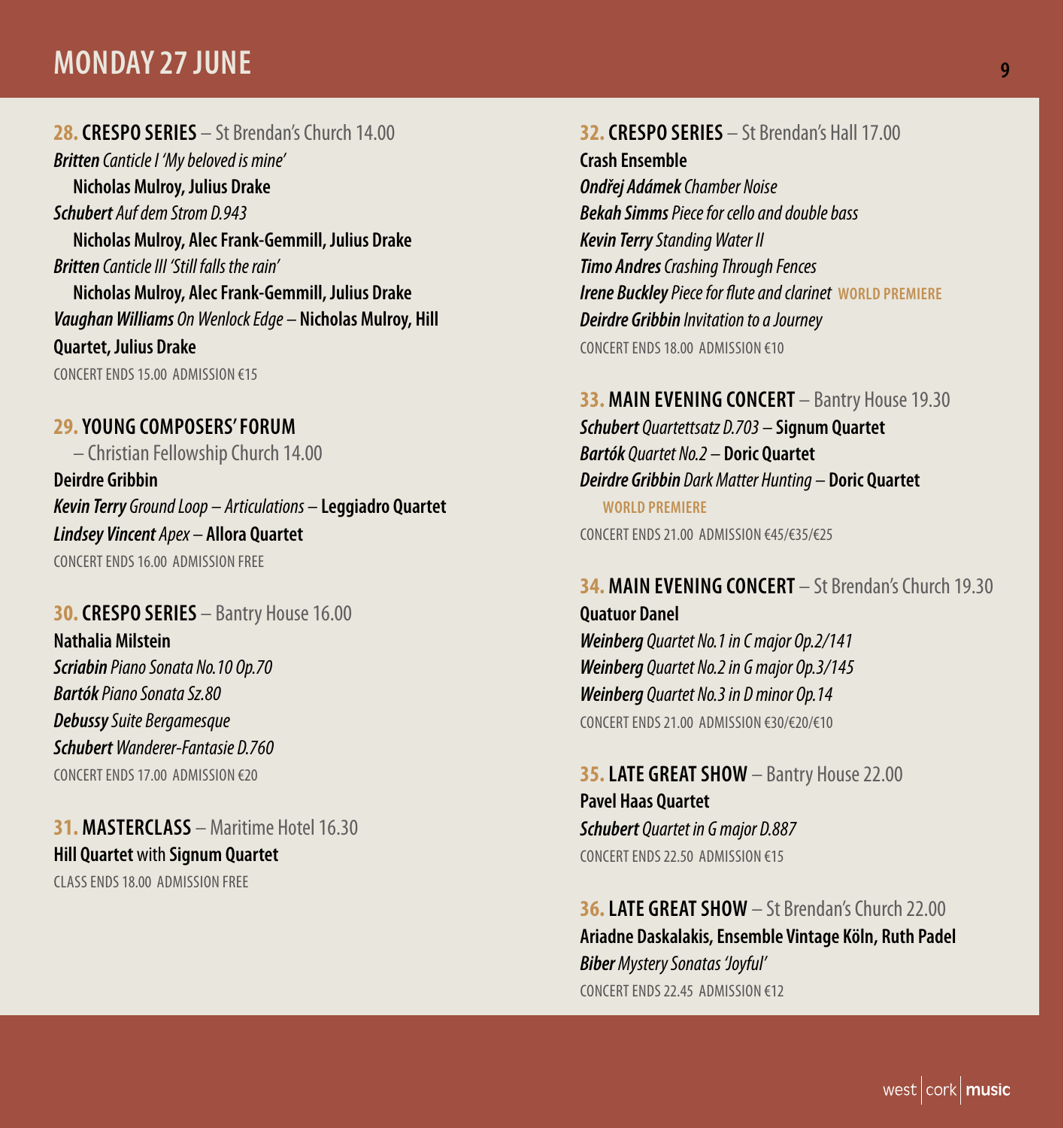# **TUESDAY 28 JUNE 11 12 12 13 14 14 15 16 17 18 18 19 10 11 12 14 15 17 18 17 18 17 18 17 18 17 18 17 18 17 18**

**Day Five** brings another day of difficult choices amidst a wealth of great music beginning with French wind music. Weinberg's War Quartets remind us that he was a Polish Jew who barely escaped the Holocaust. Two big Schubert works follow; the late C major Quintet and the first of the great song cycles, *Schöne Müllerin*. Competing with Schubert are the first of two Brett Dean commissions, Elgar's Piano Quintet and Part Two of Biber's Mystery Sonatas.

#### **37. MORNING TALK** – Christian Fellowship Church 10.00 **Evelyn Grant** in conversation with **Quatuor Danel** TALK ENDS 10.45 ADMISSION €7

**38. MASTERCLASS** – Maritime Hotel 10.00 **Leggiadro Quartet** with **Pavel Haas Quartet** CLASS ENDS 11.30. ADMISSION FREE

**39. COFFEE CONCERT** – St Brendan's Church 11.00 *Poulenc Oboe Sonata –* **Nicholas Daniel, Julius Drake** *Francaix Quintet No.2 –* **Orsino Ensemble** *Poulenc Sextet for Piano and Winds –* **Orsino Ensemble, Alasdair Beatson** CONCERT ENDS 12.00 ADMISSION €20/€15/€10

**40. MASTERCLASS** – Maritime Hotel 11.30 **Aradia Quartet** with **Signum Quartet** CLASS ENDS 13.00 ADMISSION FREE

**41. YOUNG MUSICIANS SERIES** – St Brendan's Hall 12.00 **Sonoro Quartet** *Haydn Quartet in G major Op.77/1, Liam Dougherty Sisyphe Shostakovich Quartet No.8 in C minor Op.110* CONCERT ENDS 13.00 ADMISSION €7

**42. CRESPO SERIES** – St Brendan's Church 14.00 **Quatuor Danel** *Weinberg Quartet No.4 in E flat major Op.20, Quartet No.5 in B flat major Op.27* CONCERT ENDS 15.00 ADMISSION €15

**43. MASTERCLASS** – Maritime Hotel 14.00 **Hill Quartet** with **Richard Ireland** CLASS ENDS 15.30 ADMISSION FREE

**44. CRESPO SERIES** – Bantry House 16.00 **Anna Fedorova** *Chopin Four Ballades Silvestrov Messenger* CONCERT ENDS 17.00 ADMISSION €20

**45. MASTERCLASS** – Maritime Hotel 16.30 **Sonoro Quartet** with **Brett Dean**  CLASS ENDS 18.00 ADMISSION FREE

**46. MAIN EVENING CONCERT** – Bantry House 19.30 *Bartók Quartet No.3 –* **Doric Quartet** *Brett Dean Hidden Agendas –* **Doric Quartet IRISH PREMIERE** *Elgar Piano Quintet –* **Doric Quartet, Alasdair Beatson** CONCERT ENDS 21.00 ADMISSION €45/€35/€25

**47. MAIN EVENING CONCERT** – St Brendan's Church 19.30 *Ligeti Six Bagatelles –* **Orsino Ensemble** *Schubert String Quintet D.956 –* **Pavel Haas Quartet, Johannes Moser** CONCERT ENDS 21.00 ADMISSION €30/€20/€10

**48. LATE GREAT SHOW** – Bantry House 22.00 **Nicholas Mulroy, Julius Drake** *Schubert Die Schone Mullerin D.795* CONCERT ENDS 22.45 ADMISSION €15

**49. LATE GREAT SHOW** – St Brendan's Church 22.00 **Ariadne Daskalakis, Ensemble Vintage Köln, Ruth Padel** *Biber Mystery Sonatas 'Sorrowful'* CONCERT ENDS 22.45 ADMISSION €12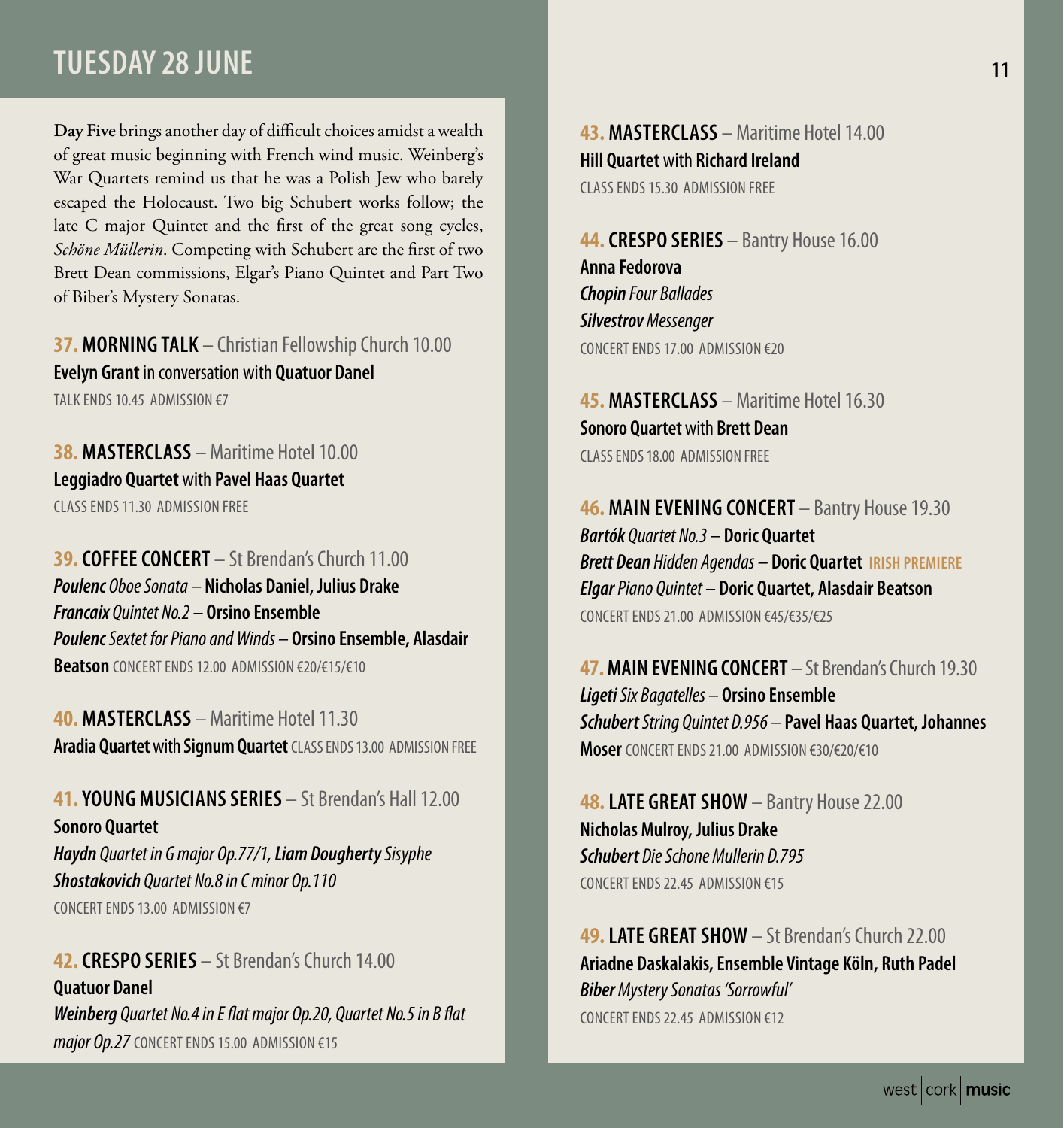# **WEDNESDAY 29 JUNE 13 AND 13 AND 13 AND 13 AND 13 AND 13 AND 13 AND 13 AND 13 AND 13 AND 13 AND 13 AND 13 AND 13**

**Day Six** opens with Biber's vision of the Resurrection played by Ariadne Daskalakis. A busy afternoon sees Orsino Ensemble's final performance including a superb Sextet. We meet the BBC-sponsored Ensemble Molière from London and the Hungarian soloist Zoltán Fejérvári. The evening offers a stark choice between Bartók's last three mesmerising quartets including his farewell to Europe and three of Weinberg's most powerful and riveting quartets.

**50. MORNING TALK** – Christian Fellowship Church 10.00 **Evelyn Grant** in conversation with **Brett Dean** and **Lotte Betts-Dean** TALK ENDS 10.45 ADMISSION €7

**51. MASTERCLASS** – Maritime Hotel 10.00 **Aradia Quartet** with **Quatuor Danel** CLASS ENDS 11.30 ADMISSION FREE

**52. COFFEE CONCERT** – St Brendan's Church 11.00 **Ariadne Daskalakis, Ensemble Vintage Köln, Ruth Padel** *Biber Mystery Sonatas 'Glorious'* CONCERT ENDS 12.00 ADMISSION €20/€15/€10

**53. MASTERCLASS** – Maritime Hotel 11.30 **Allora Quartet** with **Christopher Marwood**

CLASS ENDS 13.00 ADMISSION FREE

**54. YOUNG MUSICIANS SERIES** – St Brendan's Hall 12.00 **Leggiadro Quartet**

*Janáček String Quartet No.1 'Kreutzer Sonata' Kevin Terry Ground Loop – Articulations Borodin String Quartet No.2 in D major* CONCERT ENDS 13.00 ADMISSION €7

**55. CRESPO SERIES** – St Brendan's Church 14.00 *Kalevi Aho Wind Quintet 1 –* **Orsino Ensemble** *Thuille Sextet for Piano and Winds –* **Orsino Ensemble, Alasdair Beatson** CONCERT ENDS 15.00 ADMISSION €15

**56. HOW TO CHOOSE AN INSTRUMENT** – Maritime Hotel 14.00 **Johannes Moser** DEMONSTRATION ENDS 15.15 ADMISSION FREE

**57. CRESPO SERIES** – Christian Fellowship Church 15.00 *The Dancing Star* **Ensemble Molière** *Campra Ouverture from Tancrède Handel Entrée des songes from Alcina Rameau Les Fleurs Suites from Les Indes Galantes Handel Suites from Terpsicore Rebel Les Caractères de la danses* CONCERT ENDS 16.00 ADMISSION €15

**58. CRESPO SERIES** – Bantry House 16.00 **Zoltán Fejérvári** *Bach Partita in C major BWV 826 Schubert 12 Valses Nobles D.969 Ravel Valses nobles etsentimentals Bartók Dance Suite* CONCERT ENDS 17.00 ADMISSION €20

**59. MASTERCLASS** – Maritime Hotel 16.30 **Sonoro Quartet** with **Christopher Marwood** CLASS ENDS 18.00 ADMISSION FREE

**60. MAIN EVENING CONCERT** – Bantry House 19.30 **Doric Quartet** *Bartók Quartet No.4, Quartet No.5, Quartet No.6* CONCERT ENDS 21.00 ADMISSION €45/€35/€25

**61. MAIN EVENING CONCERT** – St Brendan's Church 19.30 **Quatuor Danel** *Weinberg Quartet No.6 in E minor Op.35, Quartet No.7 in C major Op.59, Quartet No.8 Op.66* CONCERT ENDS 21.00 ADMISSION €30/€20/€10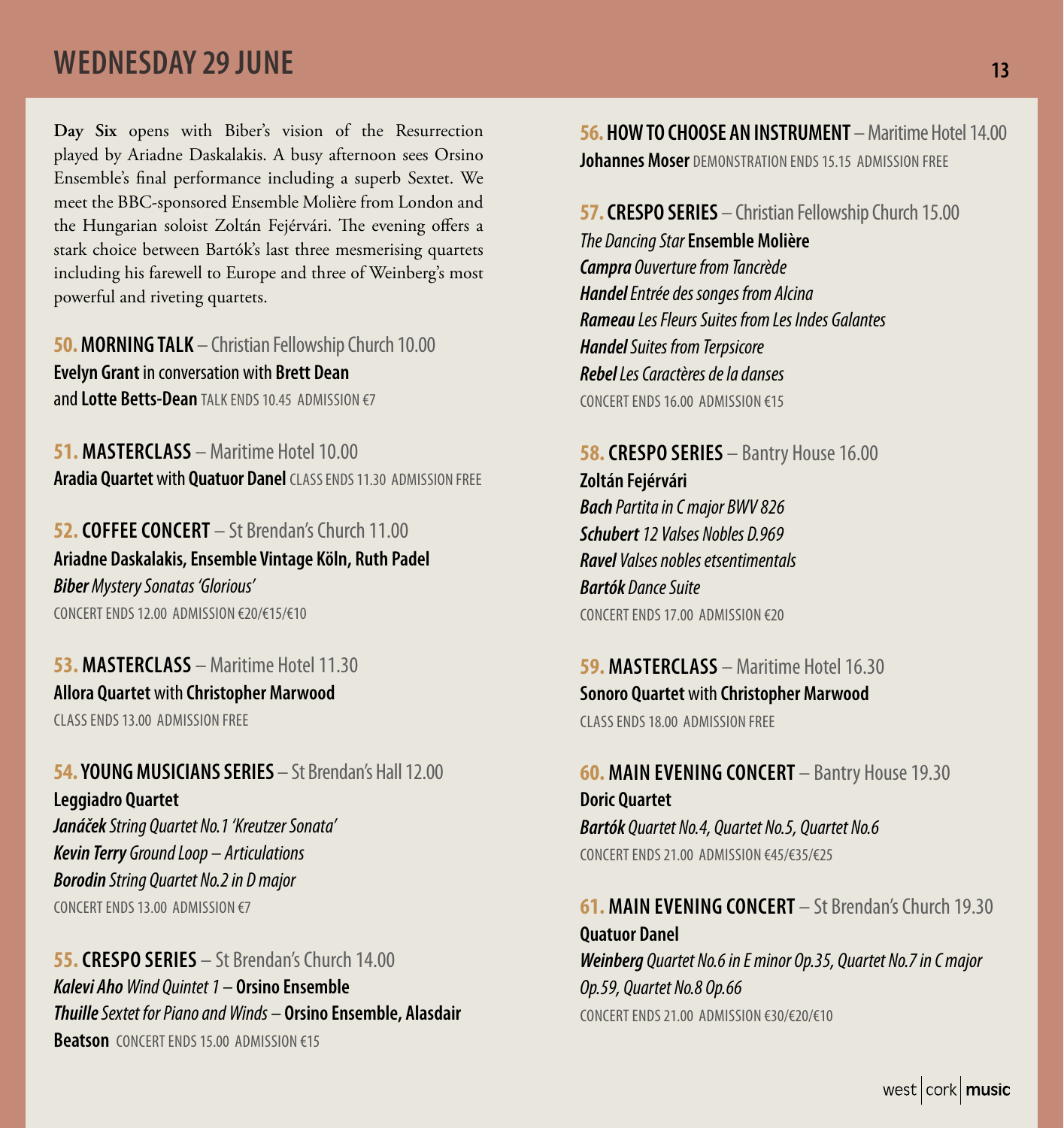## **THURSDAY 30 JUNE 15 AND 15 AND 15 AND 15 AND 15 AND 15 AND 15 AND 15 AND 15 AND 15**

**Day Seven** sets familiar repertoire by Bach, Brahms, Schubert, Mendelssohn and Rachmaninov alongside premieres by Roxanna Panufnik, Sebastian Fagerlund and Brett Dean. Panufnik puts folk tales from England and Afghanistan to music with bassoon and clarinet soloists. The Dean family conjure a programme for voice and viola and Danel Quartet have reached Weinberg's Ninth and Tenth Quartets from the Sixties. Late-night Ukrainian pianist Anna Fedorova joins Dana Zemtsov for two viola classics, while trad fiddle player Martin Hayes shows us his extravagant skills.

**62. MORNING TALK** – Christian Fellowship Church 10.00 **Evelyn Grant** in conversation with **Roxanna Panufnik and Matthew Hunt** TALK ENDS 10.45 ADMISSION €7

**63. MASTERCLASS** – Maritime Hotel 10.00 **Kym Corridan** with **Anna Fedorova** CLASS ENDS 11.30. ADMISSION FREE

**64. COFFEE CONCERT** – St Brendan's Church 11.00 **Ella van Poucke, Zoltán Fejérvári** *Stravinsky Suite Italienne Rachmaninov Cello Sonata in G minor Op.19* CONCERT ENDS 12.00 ADMISSION €20/€15/€10

**65. MASTERCLASS** – Maritime Hotel 11.30 **Aradia Quartet** with **Richard Ireland** CLASS ENDS 13.00 ADMISSION FREE

**66. YOUNG MUSICIANS SERIES** – St Brendan's Hall 12.00 *Roxanna Panufnik Cantator and Amanda –* **Hill Quartet, Bram van Sambeek** *Turina Matador's Prayer–* **Hill Quartet** *Ultan O'Brien Na Coillte Istoiche –* **Hill Quartet** *Felix Mendelssohn Quartet in F minor Op.80 –* **Hill Quartet** CONCERT ENDS 13.00 ADMISSION €7

**67. CRESPO SERIES** – Christian Fellowship Church 14.00 **Rainer Zipperling, Michael Borgstede** *J.S. Bach Gamba Sonata No.1 in G major BWV 1027*

*J.S. Bach Gamba Sonata No.2 in D major BWV 1028 J.S. Bach Gamba Sonata No.3 in G minor BWV 1029* CONCERT ENDS 14.50 ADMISSION €15

**68. MASTERCLASS** – Maritime Hotel 14.00 **Allora Quartet** with **Doric Quartet** CLASS ENDS 15.30 ADMISSION FREE

**69. CRESPO SERIES** – St Brendan's Church 15.00 **Quatuor Danel** *Weinberg Quartet No.9 in F sharp minor Op.80 Weinberg Quartet No.10 in A minor Op.85* CONCERT ENDS 16.00 ADMISSION €15

**70. MASTERCLASS** – Maritime Hotel 16.30 **Leggiadro Quartet** with **Richard Ireland** CLASS ENDS 18.00 ADMISSION FREE

**71. CRESPO SERIES** – St Brendan's Hall 17.00 **Crash Ensemble** *Ann Cleare Fiain Linda Buckley Chrysalism Barry O Halpin Lipids Deirdre Gribbin Provoked City Raymond Deane Quadripartita* CONCERT ENDS 18.00 ADMISSION €10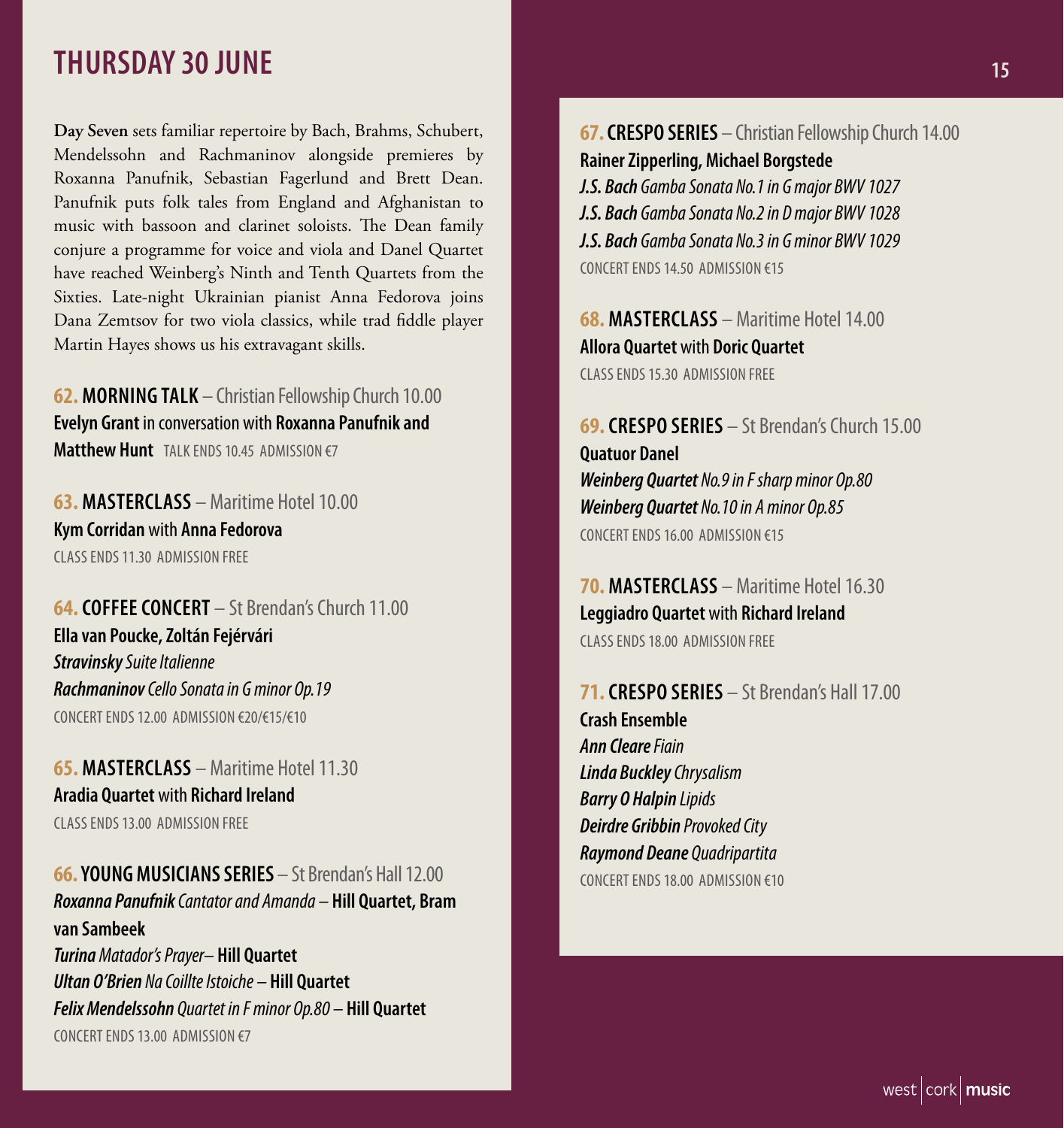# **THURSDAY 30 JUNE**

#### **72. MAIN EVENING CONCERT** – Bantry House 19.30

*Sebastian Fagerlund Woodland Variations –* **Signum Quartet, Bram van Sambeek IRISH PREMIERE** *Roxanna Panufnik Clarinet Quintet –* **Signum Quartet, Matthew Hunt WORLD PREMIERE** *Schubert Quartet No.13 in A minor 'Rosamunde' –* **Signum Quartet**

CONCERT ENDS 21.00 ADMISSION €45/€35/€25

#### **73. MAIN EVENING CONCERT** – St Brendan's Church 19.30

*Deirdre Gribbin Maps of Awakening –* **Malachy Robinson** *Brahms 2 Geistliche Lieder* **– Lotte Betts-Dean, Brett Dean, Joseph Havlat** *Rubbra 2 Sonnets Works by Bliss, Marx, Bach Works for voice and viola by Beamish, Saariaho, Vaughan Williams New work by Brett Dean Caroline Shaw Can' voi l'aube –* **Lotte Betts-Dean, Hill Quartet** CONCERT ENDS 21.00 ADMISSION €30/€20/€10

#### **74. LATE GREAT SHOW** – Bantry House 22.00

**Dana Zemtsov, Anna Fedorova** *Brahms Viola Sonata No.1 in F minor Op.120/1 Brahms Viola Sonata No.2 in E flat Op.120/2* CONCERT ENDS 22.50 ADMISSION €15

**75. LATE GREAT SHOW** – St Brendan's Church 22.00 **Martin Hayes** *Solo repertoire* CONCERT ENDS 22.45 ADMISSION €15

# **FRIDAY 1 JULY**

**Day Eight** has a strong tilt towards the French and Italian Baroque before concluding with Part I of Book 1 of the Well-Tempered Klavier. Rachel Kelly, Ariadne Daskalakis and Malcolm Proud are the soloists. Doric Quartet bid farewell with late Mozart, Brett Dean's *Imaginary Ballet* gets its Irish premiere, Quatuor Danel reach Weinberg's light-hearted Eleventh and Signum demonstrate their South African connections followed by their arrangements of Schubert Lieder. The day's vocal bias concludes with Messiaen's great masterpiece *Harawi* sung by Lotte Betts-Dean.

#### **76. MORNING TALK** – Christian Fellowship Church 10.00 **Evelyn Grant** in conversation with **Signum Quartet** TALK FNDS 10.45 ADMISSION €7

### **77. MASTERCLASS** – Maritime Hotel 10.00 **Allora Quartet** with **Quatuor Danel** CLASS ENDS 11.30 ADMISSION FREE

### **78. COFFEE CONCERT** – St Brendan's Church 11.00

*Réunion des goûts* **Ensemble Molière, Rachel Kelly** *Lully Ouverture from Psyché Couperin Sonade from L'Impériale, Les Nations Vivaldi/Giacomelli Sposa, son disprezzata Couperin La Paix du Parnasse (Sonade en Trio) from L'Apothéose de Lully Lully Excerpts from Armide LWV 71* CONCERT ENDS 12.00 ADMISSION €20/€15/€10

**79. MASTERCLASS** – Maritime Hotel 11.30 **Hill Quartet** with **Doric Quartet** CLASS ENDS 13.00 ADMISSION FREE

 **17**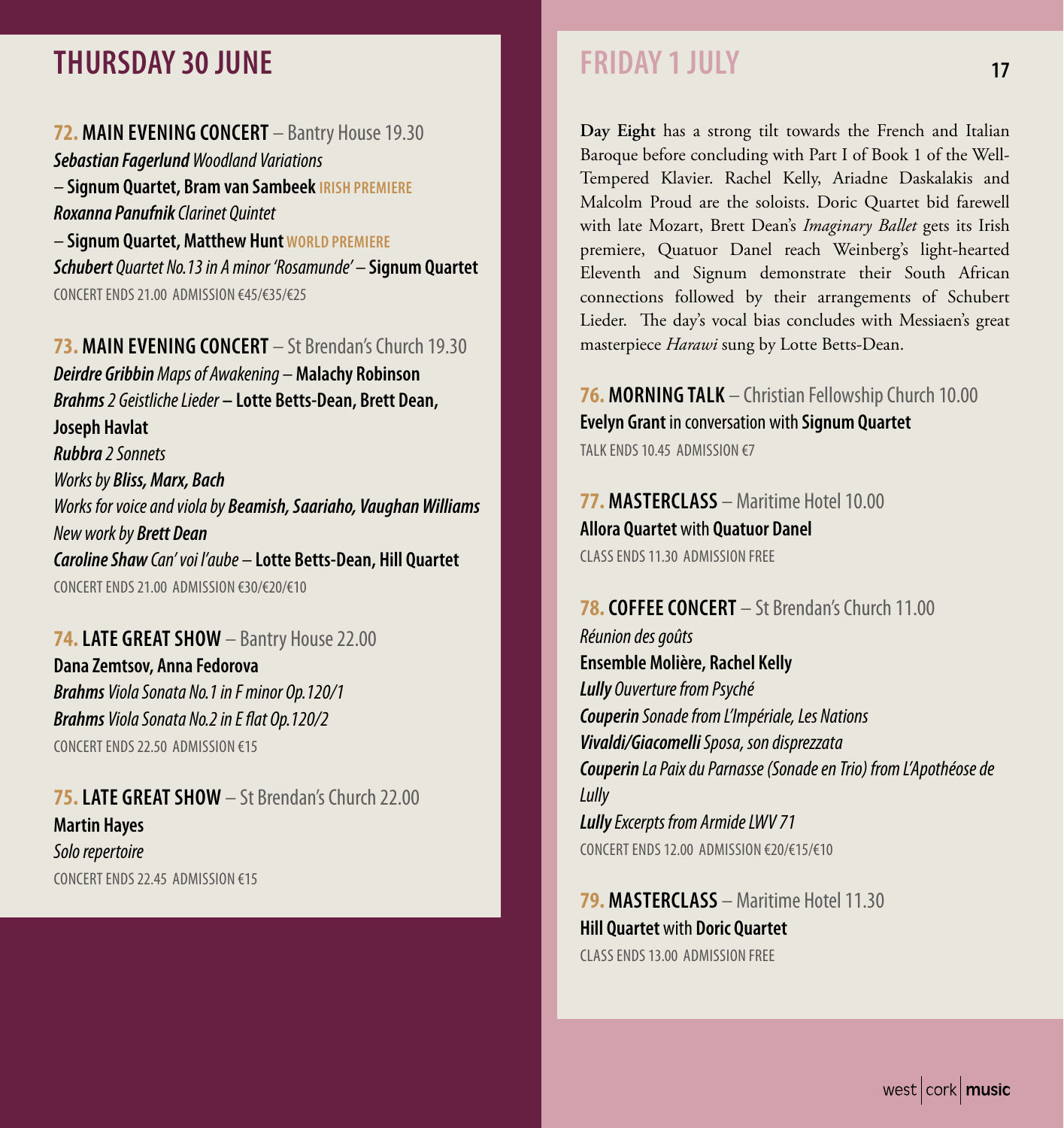# **FRIDAY 1 JULY** 19

### **80. YOUNG MUSICIANS SERIES** – St Brendan's Hall 12.00

**Aradia Quartet** *Haydn Quartet in D major Op.64 No.5 'The Lark' Niall Tormey Kreatura Smetana String Quartet No.1 in E minor 'From my life'* CONCERT ENDS 13.00 ADMISSION €7

**81. CRESPO SERIES** – Christian Fellowship Church 14.00 **Ariadne Daskalakis, Michael Borgstede** *Buonaporte Inventione in A major Op.10/1 Geminiani Sonata in C minor Op.4/9 Boccherini Sonata in D major Op.5/4 Handel Sonata in A major HWV361 Vivaldi Sonata in D minor RV14* CONCERT ENDS 15.00 ADMISSION €15

**82. MASTERCLASS** – Maritime Hotel 14.00 **Leggiadro Quartet** with **Christopher Marwood** CLASS ENDS 15.30 ADMISSION FREE

#### **83. PHYSICS OF THE VIOLIN** – Old Cinema 15.15 **John Cockburn** TALK ENDS 15.45 ADMISSION FREE

**84. CRESPO SERIES** – St Brendan's Church 16.00 **Malcolm Proud** *J.S. Bach The Well-Tempered Klavier Book 1 Part 1 BWV 846-857* CONCERT ENDS 17.00 ADMISSION €15

**85. MASTERCLASS** – Maritime Hotel 16.30 **Sonoro Quartet with Richard Ireland** CLASS ENDS 18.00 ADMISSION FREE

**86. MAIN EVENING CONCERT** – Bantry House 19.30 *Mozart Quartet in B flat major K.589 'Prussian'* **– Doric Quartet** *Shostakovich Cello Sonata in D minor Op.40* **– Johannes Moser, Anna Fedorova** *Brett Dean Imaginary Ballet* **– Mairéad Hickey, Brett Dean, Johannes Moser, Alasdair Beatson IRISH PREMIERE** CONCERT ENDS 21.00 ADMISSION €45/€35/€25

**87. MAIN EVENING CONCERT** – St Brendan's Church 19.30 *Koapeng Komeng –* **Signum Quartet** *Van Dijk (rage) rage against –* **Signum Quartet** *Weinberg Quartet No.11 in F major Op.89 –* **Quatuor Danel** *Weinberg Quartet No.12 Op.103* **Quatuor Danel** CONCERT ENDS 21.00 ADMISSION €30/€20/€10

**88. LATE GREAT SHOW** – Bantry House 22.00 **Signum Quartet** *Schubert Lieder arrangements Rock Classics* CONCERT ENDS 22.45 ADMISSION €15

**89. LATE GREAT SHOW** – St Brendan's Church 22.00 **Lotte Betts-Dean, Joseph Havlat** *Messiaen Harawi* CONCERT ENDS 22.45 ADMISSION €12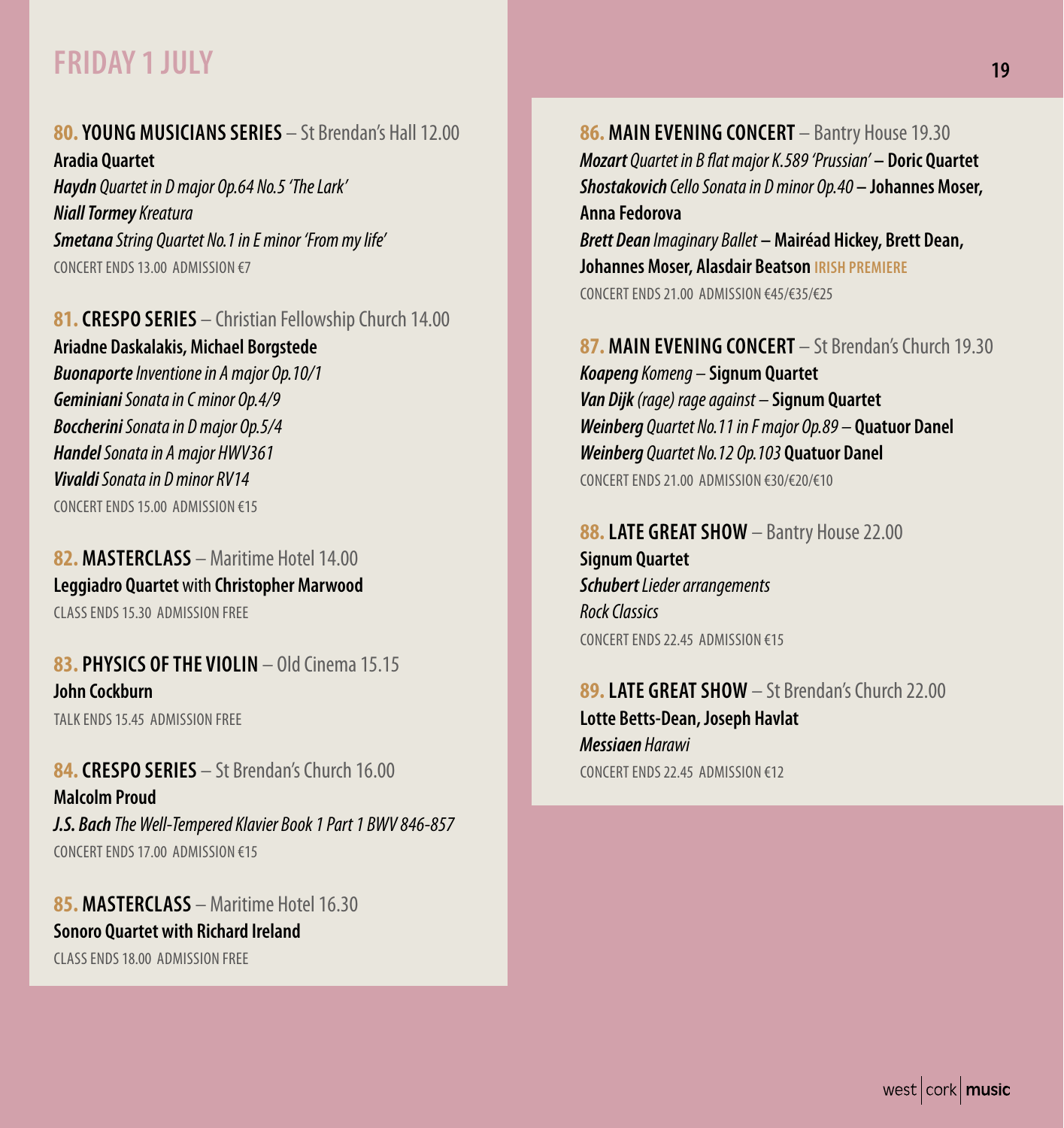## **SATURDAY 2 JULY 21**

**Day Nine** begins with the story of Perseus and Andromeda. Malcolm Proud completes his performance of the Well-Tempered Klavier. Shostakovich's Viola Sonata is famous as his dark-hued but luminous final work, preceded here by two hidden gems discovered by our intrepid performers. Another rarity for voice and lower strings precedes Weinberg Thirteen, the first quartet he wrote after Shostakovich, his mentor, colleague and great friend passed away. The American composer, David Lang, has created a successor to Biber's Mystery Sonatas with his own  $21<sup>st</sup>$  century version for solo violin.

#### **90. MASTERCLASS** – Maritime Hotel 10.00 **Leggiadro Quartet with Quatuor Danel** CLASS ENDS 11.30. ADMISSION FREE

**91. COFFFE CONCERT** – St Brendan's Church 11.00 *Persée et Andromède* **Ensemble Molière, Rachel Kelly** *Lully Suite from Persée Charpentier Musique de theatre pour 'Andromede' Lefebvre Andromede Dandrieu Sonate en Sol Mineur Op.1 No.3 Vivaldi Sovvente il sole from Andromeda Liberata, Anh 117* CONCERT ENDS 12.00 ADMISSION €20/€15/€10

#### **92. MASTERCLASS** – Maritime Hotel 11.30 **Hill Quartet with Christopher Marwood** CLASS ENDS 13.00 ADMISSION FREE

**93. YOUNG MUSICIANS SERIES** – St Brendan's Hall 12.00 **Allora Quartet** *Haydn Quartet in C major Op.33 No.3 'The Bird' Lindsey Vincent Apex Dvořák Quartet No.14 in A flat major Op.105* CONCERT ENDS 13.00 ADMISSION €7

### **94. THE LIFE OF A MODERN VIOLIN MAKER**

– Old Cinema 14.00

#### **David Munro** TALK ENDS 14.30 ADMISSION FREE

**95. MASTERCLASS** - Maritime Hotel 14.00 **David King with Alasdair Beatson**  CLASS ENDS 15.30 ADMISSION FREE

### **96. YOUNG MUSICIANS SERIES** – St Brendan's Hall 15.00

**Kym Corridan** *Medtner Fairytale in B-flat minor, Op.20 No.1 Tchaikovsky Romance in F minor Op.5 Tchaikovsky Nocturne in F major, Op.10 No.1 Silvestrov Naive Music No.4 'Idyll' Rachmaninov Variations on a Theme of Corelli, Op.42* CONCERT ENDS 15.45 ADMISSION €7

**97. CRESPO SERIES** – St Brendan's Church 16.00 **Malcolm Proud** *J.S. Bach The Well-Tempered Klavier Book 1 Part 2 BWV 858-869* CONCERT ENDS 17.00 ADMISSION €15

**98. MASTERCLASS** – Maritime Hotel 16.30 **Aradia Quartet** with **Christopher Marwood**  CLASS ENDS 18.00 ADMISSION FREE

#### **99. MAIN EVENING CONCERT** – Bantry House 19.30 **Dana Zemtsov, Anna Fedorova** *Grigori Frid Viola sonata No.1 Op.62 – Henk Badings Viola Sonata Shostakovich Viola Sonata Op.147* CONCERT ENDS 21.00 ADMISSION €45/€35/€25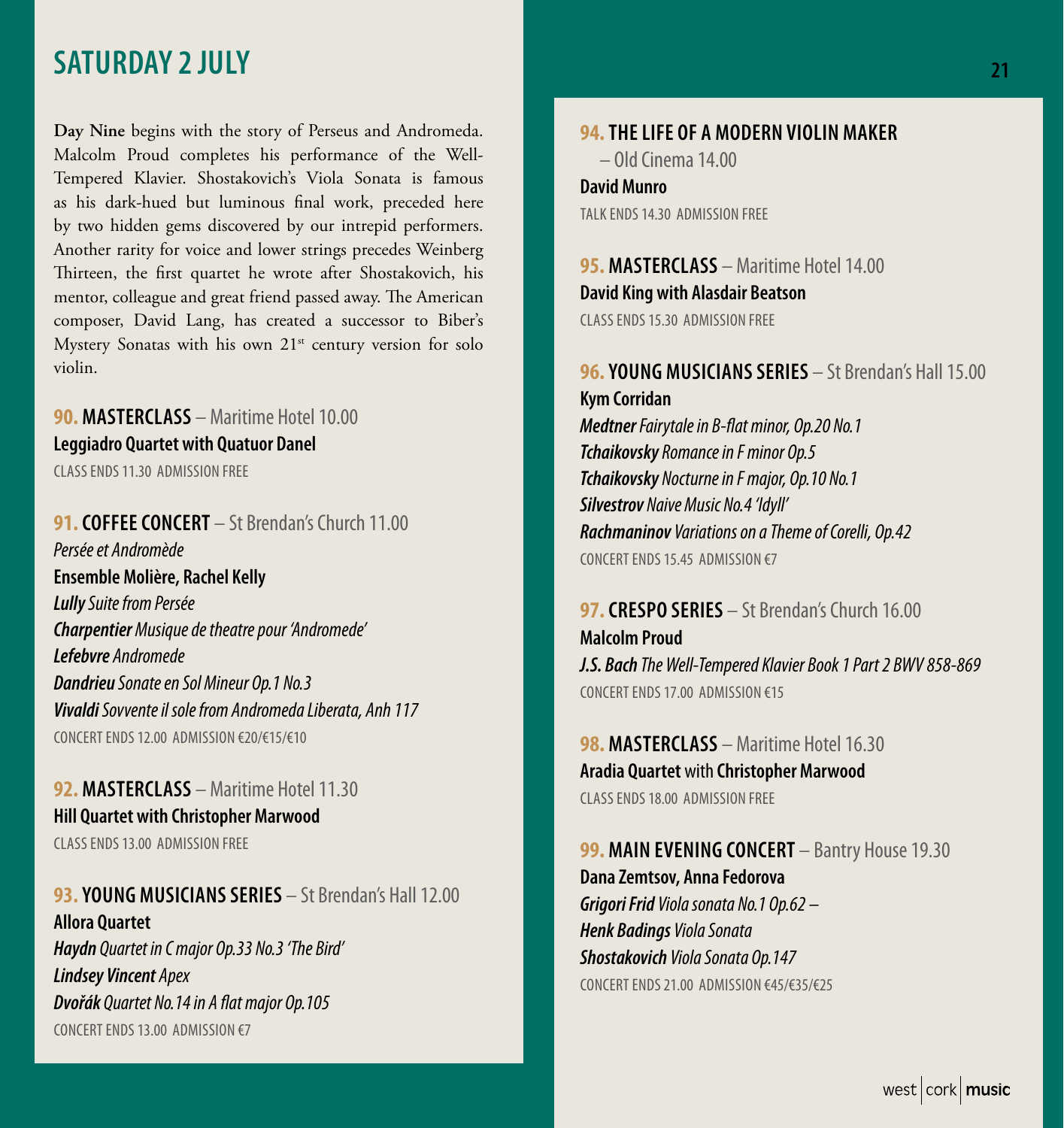# **SATURDAY 2 JULY 23**

**100. MAIN EVENING CONCERT** – St Brendan's Church 19.30 *Hindemith Des Todes Tod –* **Lotte Betts-Dean, Brett Dean, Hélène Clement, Johannes Moser, Ella van Poucke** *Weinberg Quartet No.13 Op.118 –* **Quatuor Danel** *Weinberg Quartet No.14 Op.122 –* **Quatuor Danel** CONCERT ENDS 21.00 ADMISSION €30/€20/€10

**101. LATE GREAT SHOW** – Bantry House 22.00 **Sonoro Quartet, Joseph Havlat** *Franck Piano Quintet* CONCERT ENDS 22.45 ADMISSION €15

**102. LATE GREAT SHOW** – St Brendan's Church 22.00 **Mairéad Hickey** *David Lang Mystery Sonatas* CONCERT ENDS 22.45 ADMISSION €12



# **SUNDAY 3 JULY**

**Day Ten** brings our Festival to a close with a celebration of young talent. The day opens with the tragic tale of Dido and Aeneas, a story of love and betrayal that has inspired great music and great singing. The five Young Musician quartets each play one work in their showcase concert. Mairéad Hickey leads the final Bantry House concert before Danel Quartet bring the Weinberg cycle to a close.

**103. COFFEE CONCERT** – St Brendan's Church 11.00 *Dido* **Ensemble Molière, Rachel Kelly** *Charpentier Ouverture from Les Arts Florissants H.487 Purcell Ah! Belinda. I am prest with torment from Dido and Aeneas Z.626 Gautier de Marseilles Suite in C major Locke Suites from The Tempest Montéclair La mort de Didon from Cantates à vois seule et avec simonie, Livre I Lully Chaconne from Le Bourgeois Gentilhomme* CONCERT ENDS 12.00 ADMISSION €20/€15/€10

### **104. YOUNG MUSICIANS SERIES** – St Brendan's Hall 12.00 **David King**

*Mozart Fantasie in C minor K.396 Mozart Piano Sonata No.6 in D major K.284 Liszt Petrarch Sonnet 104 Scriabin Etudes Op.2 No.1 Scriabin Etudes Op.8 No.12* CONCERT ENDS 13.00 ADMISSION €7

west  $|{\rm cork}|$  music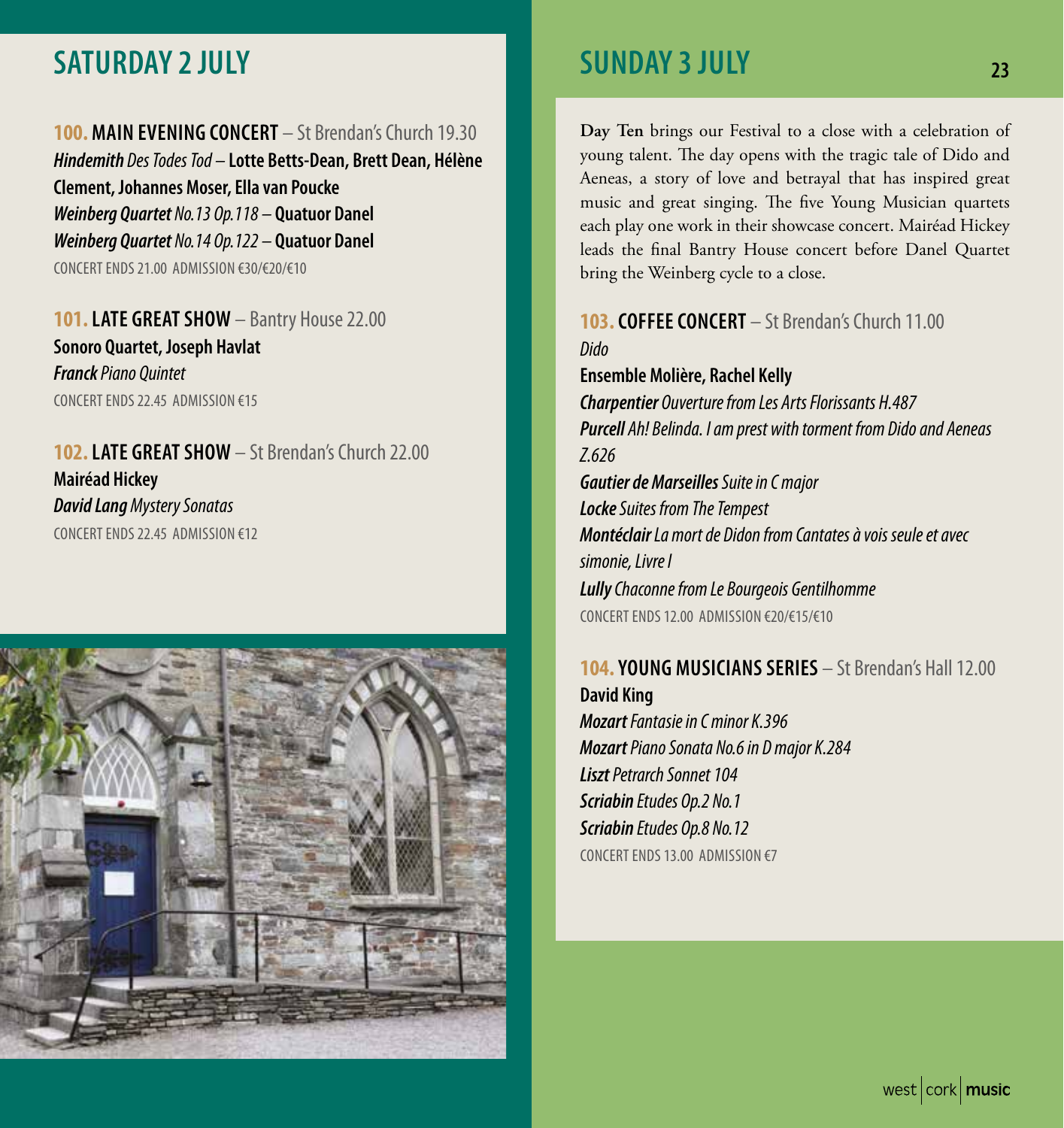#### **105. YOUNG MUSICIANS' PLATFORM**

– St Brendan's Church 14.00 *Haydn Quartet in B minor Op.33/1 –* **Hill Quartet** *Shostakovich String Quartet No.8 Op.110 –* **Sonoro Quartet** *Dvořák Quartet No.14 in A flat major Op.105 –* **Allora Quartet** *Smetana String Quartet No.1 in E minor 'From my life' –* **Aradia Quartet**

*Borodin String Quartet No.2 in D major –* **Leggiadro Quartet** CONCERT ENDS 17.00 ADMISSION €15

**106. MAIN EVENING CONCERT** – Bantry House 19.00 *Kodály Duo for violin and cello* **– Mairéad Hickey, Ella van Poucke** *Brahms Piano Quartet No.3 in C minor Op.60 –* **Mairéad Hickey, Dana Zemtsov, Ella van Poucke, Zoltán Fejérvári** CONCERT ENDS 20.30 ADMISSION €45/€35/€25

**107. MAIN EVENING CONCERT** – St Brendan's Church 21.00 **Quatuor Danel** *Weinberg Quartet No.15 Op.124 Weinberg Quartet No.16 Op.130 Weinberg Quartet No.17 Op.146* CONCERT ENDS 22.30 ADMISSION €30/€20/€10



# **SUNDAY 3 JULY 25 FESTIVAL MASTERCLASSES**

**FREE ADMISSION** Masterclasses take place daily and are free to attend. Student concerts take place from Saturday 25 June in the Young Musicians Series

#### **STUDENT QUARTETS**

| <b>Allora Quartet</b> | Megan Chan, Michelle McCarthy,<br>Stephen Kelleher, Michael Murphy |
|-----------------------|--------------------------------------------------------------------|
| <b>Aradia Quartet</b> | Helen Rutledge, Kate O'Shea,                                       |
|                       | Eve Quigley, Aoibhin Keogh Daly                                    |
| <b>Hill Quartet</b>   | Bridget O'Donnell, David López Ibáñez                              |
|                       | Julia Doukakis, Ben Michaels                                       |
| Leggiadro Quartet     | Julianne Forrest, Shane Quinn,                                     |
|                       | Kevin O'Loughlin, Catherine Cotter                                 |
| <b>Sonoro Quartet</b> | Mona Verhas, Jeroen de Beer,                                       |
|                       | Seamus Hickey, Paul Heyman                                         |

**PIANO STUDENTS Kym Corridan, David King**

**QUARTET TUTORS: Richard Ireland, Christopher Marwood, Brett Dean, Quatuor Danel, Doric Quartet, Pavel Haas Quartet, Signum Quartet**

**PIANO TUTORS: Alasdair Beatson, Anna Fedorova**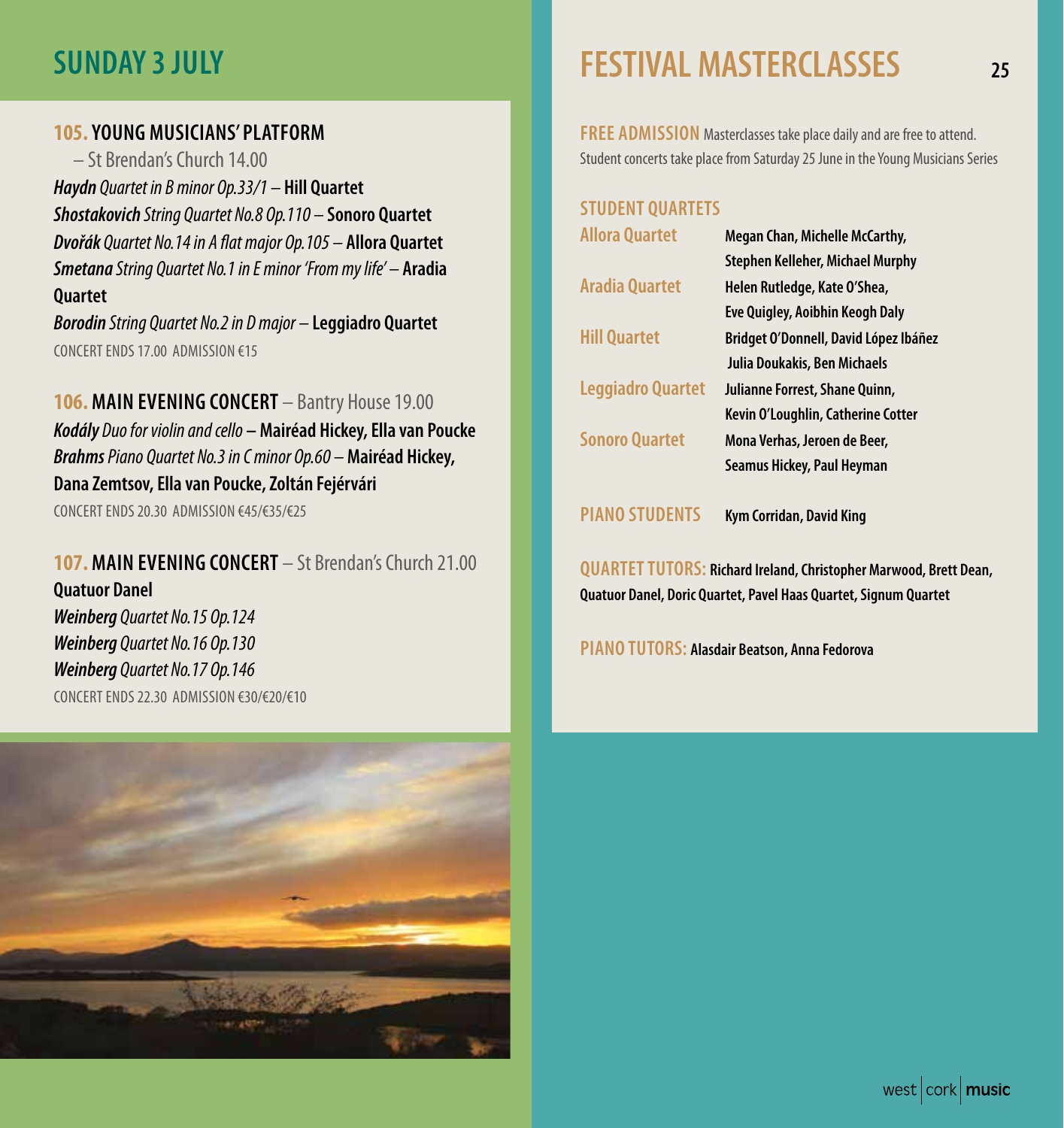# **VIOLIN & BOW MAKING EXHIBITION 27**

#### **THE OLD CINEMA, WOLFE TONE SQUARE, BANTRY**

**The exhibition runs throughout the Festival**

**BOW MAKERS: Victor Bernard** (Belgium)**, Noel Burke, Niall Fleming**  (Ireland)**, Emmanuel Carlier, Christophe Schaeffer, Stéphane Thomachot** (France)**, Klaus Grünke, Rüdiger Pfau, Gregor Walbrodt**  (Germany)

**VIOLIN MAKERS: Bärbel Bellinghausen** (Austria)**, Youenn Bothorel**  (France), **John Cockburn, David Munro** (UK)**, Andrew Finnegan & Pia Klaembt** (Germany)**, Bertrand Galen, Michiel de Hoog, Conor Russell**  (Ireland)**, Francis Kuttner** (USA, Italy)



# **THE WEST CORK CHAMBER MUSIC FESTIVAL TEAM**

**Honorary Patron** President Michael D. Higgins **Board of Directors** Sheila Pratschke [Chairperson] Daniel Coleman [Company Secretary] John Bowen, Ailbhe Cunningham Holly Cairns, Ann Davoren Dan Flinter, Jonathan Hall Deborah Kelleher, Patrick G Murphy John O'Kane

**General Manager** Grace O'Mahony **Programme Co-ordinator** Helen Dawson **Marketing & PR Manager** Sara O'Donovan **Festival Fringe Manager** Clodagh Whelan **Venue Development Manager** Heather McDougall **Box Office Manager** Charlie Honoré **Office Administrator & Website** Daniel Burke **Digital Marketing Executive** Louise Barker

**Festival Director** Francis Humphrys **PR** Kearney Melia Barker Communications **Graphic Design** Stuart Coughlan, edit+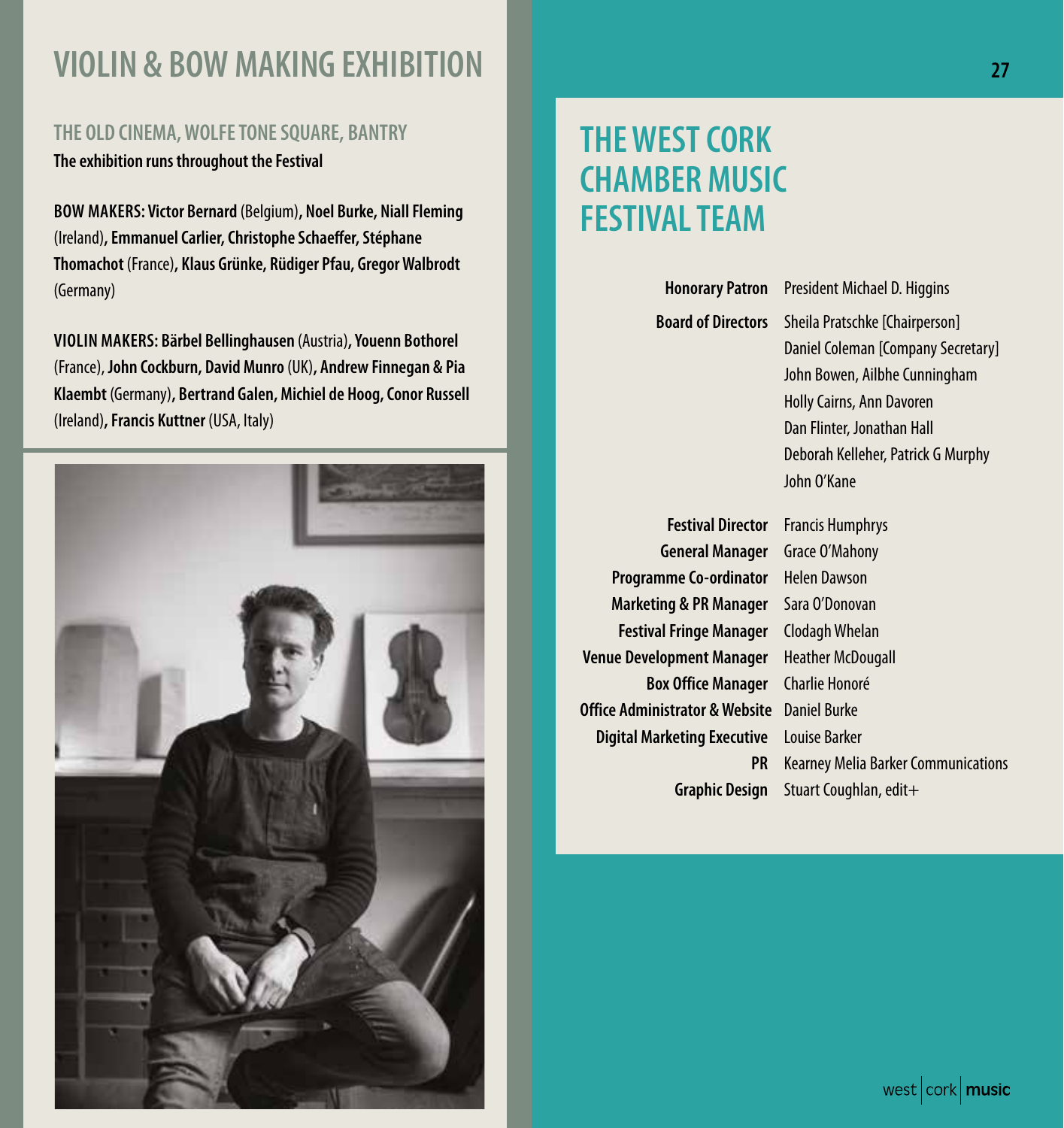# **SEATING PLANS**





- CATEGORY 1
- $CATFGORY$  2
- $CATFGORY$  3
- $PlIAR$

### **www.westcorkmusic.ie**

**BOOKING:** Box Office Opening Hours: Monday – Friday 10.00 – 17.00 Tel:  $+ 353 (0)27 52788$ Post: West Cork Music, 13 Glengarriff Road, Bantry,

Co. Cork, Ireland P75 HW72

#### **PLEASE ENSURE YOU HAVE NOT BOOKED FOR CONCERTS THAT ARE TAKING PLACE AT THE SAME TIME**

#### **CONDITIONS OF SALE**

- Once purchased, tickets cannot be exchanged or refunded
- Refund will only be given in the case of a cancelled Concert
- Discounts offered on number of Concerts booked does not include free events
- Masterclasses and Composer Forum are free but must be booked

St Brendan's Church, St Brendan's Hall and Christian Fellowship Church are wheelchair-accessible. In Bantry House there is a Red Cross team on hand to facilitate wheelchair access. Please contact us by phone or email to book wheelchair seats or for more information.

Every effort will be made to ensure that the programme will proceed as advertised. However West Cork Music accepts no responsibility for any changes made due to circumstances beyond its control.

#### **BOOKING FORM. DETACH & POST TO WEST CORK MUSIC**

### **BOOKING FORM 2022**

| No.                     | <b>Time</b>           | Super*   Qty   Cat 1   Qty   Cat 2   Qty   Cat 3   Qty |  |              |  |              |  |              |  | <b>Total</b> |  |
|-------------------------|-----------------------|--------------------------------------------------------|--|--------------|--|--------------|--|--------------|--|--------------|--|
| <b>FRIDAY 24 JUNE</b>   |                       |                                                        |  |              |  |              |  |              |  |              |  |
| 1                       | 19.00                 | €45                                                    |  | €35          |  | €25          |  | €25          |  |              |  |
| 2                       | 21.00                 |                                                        |  | €30          |  | €20          |  | €10          |  |              |  |
| <b>SATURDAY 25 JUNE</b> |                       |                                                        |  |              |  |              |  |              |  |              |  |
| 3                       | 11.00                 |                                                        |  | €20          |  | €15          |  | €10          |  |              |  |
| 4                       | 11.30                 | <b>FREE</b>                                            |  | <b>FREE</b>  |  | <b>FREE</b>  |  | <b>FREE</b>  |  |              |  |
| 5                       | 12.00                 | $\epsilon$ 7                                           |  | $\epsilon$ 7 |  | $\epsilon$ 7 |  | $\epsilon$ 7 |  |              |  |
| 6                       | 14.00                 | €15                                                    |  | €15          |  | €15          |  | €15          |  |              |  |
| 7                       | 14.00                 | <b>FREE</b>                                            |  | <b>FREE</b>  |  | <b>FREE</b>  |  | <b>FREE</b>  |  |              |  |
| 8                       | 15.00                 | $\epsilon$                                             |  | €7           |  | €7           |  | €7           |  |              |  |
| 9                       | 16.30                 | <b>FREE</b>                                            |  | <b>FREE</b>  |  | <b>FREE</b>  |  | <b>FREE</b>  |  |              |  |
| 10                      | 19.30                 | €45                                                    |  | €35          |  | €25          |  | €25          |  |              |  |
| 11                      | 19.30                 |                                                        |  | €30          |  | €20          |  | €10          |  |              |  |
| 12                      | 22.00                 | €12                                                    |  | €12          |  | €12          |  | €12          |  |              |  |
|                         | <b>SUNDAY 26 JUNE</b> |                                                        |  |              |  |              |  |              |  |              |  |
| 13                      | 10.00                 | <b>FREE</b>                                            |  | <b>FREE</b>  |  | <b>FREE</b>  |  | <b>FREE</b>  |  |              |  |
| 14                      | 11.00                 |                                                        |  | €20          |  | €15          |  | €10          |  |              |  |
| 15                      | 11.30                 | <b>FREE</b>                                            |  | <b>FREE</b>  |  | <b>FREE</b>  |  | <b>FREE</b>  |  |              |  |
| 16                      | 14.00                 | <b>FREE</b>                                            |  | <b>FREE</b>  |  | <b>FREE</b>  |  | <b>FREE</b>  |  |              |  |
| 17                      | 16.00                 | €20                                                    |  | €20          |  | €20          |  | €20          |  |              |  |
| 18                      | 17.00                 | €10                                                    |  | €10          |  | €10          |  | €10          |  |              |  |
| 19                      | 19.30                 | €45                                                    |  | €35          |  | €25          |  | €25          |  |              |  |
| 20                      | 19.30                 |                                                        |  | €30          |  | €20          |  | €10          |  |              |  |
| 21                      | 22.00                 | €15                                                    |  | €15          |  | €15          |  | €15          |  |              |  |
| 22                      | 22.00                 | €12                                                    |  | €12          |  | €12          |  | €12          |  |              |  |
|                         | <b>MONDAY 27 JUNE</b> |                                                        |  |              |  |              |  |              |  |              |  |
| 23                      | 10.00                 | $\xi$ 7                                                |  | $\epsilon$ 7 |  | €7           |  | $\epsilon$   |  |              |  |
| 24                      | 10.00                 | <b>FREE</b>                                            |  | <b>FREE</b>  |  | <b>FREE</b>  |  | <b>FREE</b>  |  |              |  |
| 25                      | 11.00                 |                                                        |  | €20          |  | €15          |  | €10          |  |              |  |
| 26                      | 11.30                 | <b>FREE</b>                                            |  | <b>FREE</b>  |  | <b>FREE</b>  |  | <b>FREE</b>  |  |              |  |
| 27                      | 12.00                 | €15                                                    |  | €15          |  | €15          |  | €15          |  |              |  |
| 28                      | 14.00                 | €15                                                    |  | €15          |  | €15          |  | €15          |  |              |  |
| 29                      | 14.00                 | <b>FREE</b>                                            |  | <b>FREE</b>  |  | <b>FREE</b>  |  | <b>FREE</b>  |  |              |  |
| 30                      | 16.00                 | €20                                                    |  | €20          |  | €20          |  | €20          |  |              |  |
| 31                      | 16.30                 | <b>FREE</b>                                            |  | <b>FREE</b>  |  | <b>FREE</b>  |  | <b>FREE</b>  |  |              |  |
| 32                      | 17.00                 | €10                                                    |  | €10          |  | €10          |  | €10          |  |              |  |
| 33                      | 19.30                 | €45                                                    |  | €35          |  | €25          |  | €25          |  |              |  |
| 34                      | 19.30                 |                                                        |  | €30          |  | €20          |  | €10          |  |              |  |
| 35                      | 22.00                 | €15                                                    |  | €15          |  | €15          |  | €15          |  |              |  |
| 36                      | 22.00                 | €12                                                    |  | €12          |  | €12          |  | €12          |  |              |  |

\*Super Seats apply to Bantry House Main Evening Concerts Only.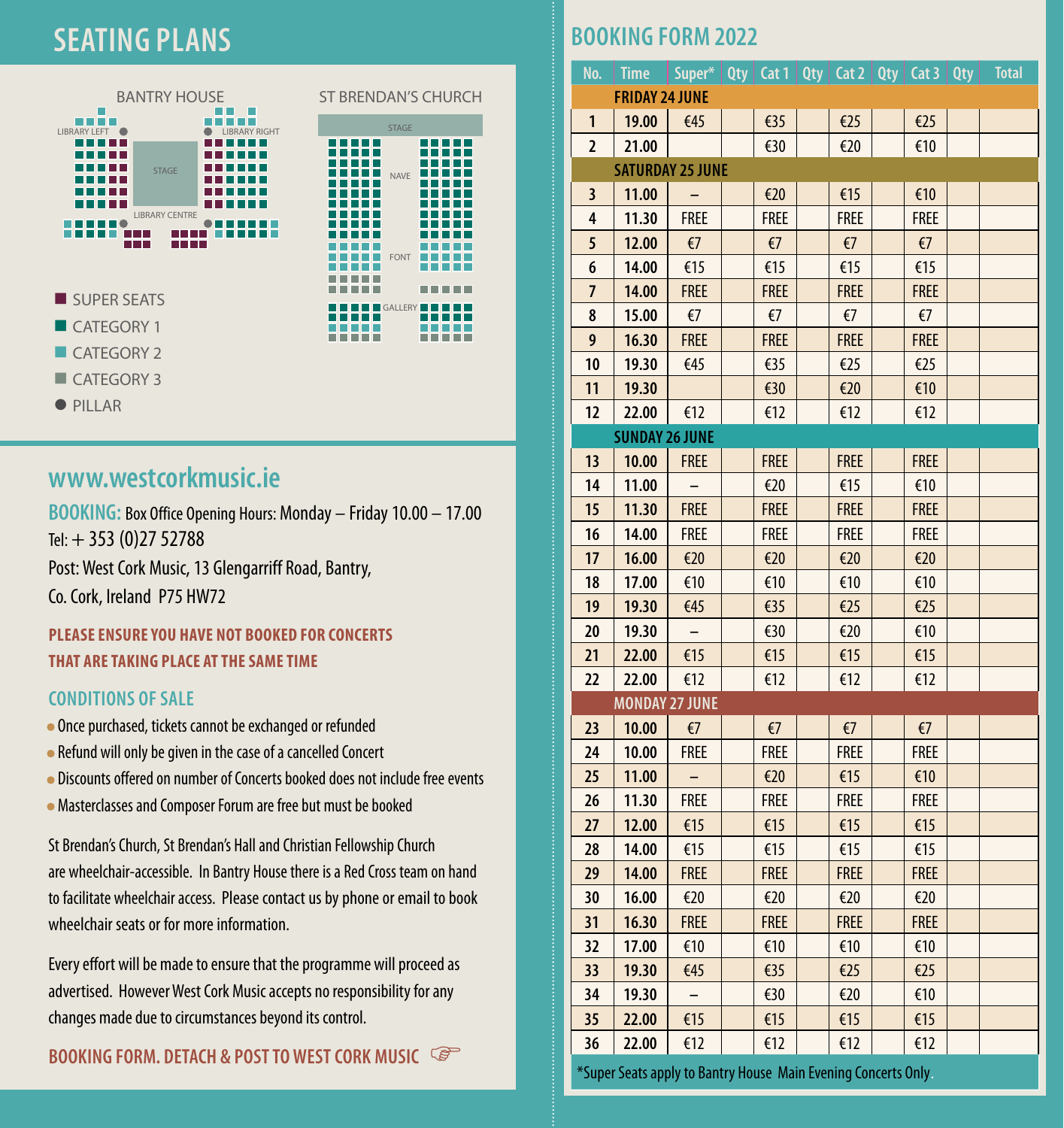| No. | <b>Time</b>              | Super*   Qty   Cat 1   Qty   Cat 2   Qty   Cat 3   Qty |              |              |              | <b>Total</b> |
|-----|--------------------------|--------------------------------------------------------|--------------|--------------|--------------|--------------|
|     | <b>TUESDAY 28 JUNE</b>   |                                                        |              |              |              |              |
| 37  | 10.00                    | $\xi$ 7                                                | €7           | €7           | €7           |              |
| 38  | 10.00                    | <b>FREE</b>                                            | <b>FREE</b>  | <b>FREE</b>  | <b>FREE</b>  |              |
| 39  | 11.00                    |                                                        | €20          | €15          | €10          |              |
| 40  | 11.30                    | <b>FREE</b>                                            | <b>FREE</b>  | <b>FREE</b>  | <b>FREE</b>  |              |
| 41  | 12.00                    | $\epsilon$ 7                                           | €7           | €7           | €7           |              |
| 42  | 14.00                    | €15                                                    | €15          | €15          | €15          |              |
| 43  | 14.00                    | FREE                                                   | <b>FREE</b>  | <b>FREE</b>  | <b>FREE</b>  |              |
| 44  | 16.00                    | €20                                                    | €20          | €20          | €20          |              |
| 45  | 16.30                    | <b>FREE</b>                                            | <b>FREE</b>  | <b>FREE</b>  | <b>FREE</b>  |              |
| 46  | 19.30                    | €45                                                    | €35          | €25          | €25          |              |
| 47  | 19.30                    |                                                        | €30          | €20          | €10          |              |
| 48  | 22.00                    | €15                                                    | €15          | €15          | €15          |              |
| 49  | 22.00                    | €12                                                    | €12          | €12          | €12          |              |
|     | <b>WEDNESDAY 29 JUNE</b> |                                                        |              |              |              |              |
| 50  | 10.00                    | $\epsilon$                                             | €7           | €7           | €7           |              |
| 51  | 10.00                    | FREE                                                   | <b>FREE</b>  | <b>FREE</b>  | <b>FREE</b>  |              |
| 52  | 11.00                    |                                                        | €20          | €15          | €10          |              |
| 53  | 11.30                    | <b>FREE</b>                                            | <b>FREE</b>  | <b>FREE</b>  | <b>FREE</b>  |              |
| 54  | 12.00                    | €7                                                     | $\epsilon$ 7 | €7           | $\epsilon$ 7 |              |
| 55  | 14.00                    | €15                                                    | €15          | €15          | €15          |              |
| 56  | 14.00                    | <b>FREE</b>                                            | <b>FREE</b>  | <b>FREE</b>  | <b>FREE</b>  |              |
| 57  | 15.00                    | €15                                                    | €15          | €15          | €15          |              |
| 58  | 16.00                    | €20                                                    | €20          | €20          | €20          |              |
| 59  | 16.30                    | <b>FREE</b>                                            | <b>FREE</b>  | <b>FREE</b>  | <b>FREE</b>  |              |
| 60  | 19.30                    | €45                                                    | €35          | €25          | €25          |              |
| 61  | 19.30                    |                                                        | €30          | €20          | €10          |              |
|     | <b>THURSDAY 30 JUNE</b>  |                                                        |              |              |              |              |
| 62  | 10.00                    | $\epsilon$ 7                                           | $\epsilon$   | $\epsilon$   | $\epsilon$ 7 |              |
| 63  | 10.00                    | <b>FREE</b>                                            | <b>FREE</b>  | <b>FREE</b>  | <b>FREE</b>  |              |
| 64  | 11.00                    |                                                        | €20          | €15          | €10          |              |
| 65  | 11.30                    | <b>FREE</b>                                            | <b>FREE</b>  | <b>FREE</b>  | <b>FREE</b>  |              |
| 66  | 12.00                    | €7                                                     | €7           | $\epsilon$ 7 | $\epsilon$ 7 |              |
| 67  | 14.00                    | €15                                                    | €15          | €15          | €15          |              |
| 68  | 14.00                    | <b>FREE</b>                                            | <b>FREE</b>  | <b>FREE</b>  | <b>FREE</b>  |              |
| 69  | 15.00                    | €15                                                    | €15          | €15          | €15          |              |
| 70  | 16.30                    | <b>FREE</b>                                            | <b>FREE</b>  | <b>FREE</b>  | <b>FREE</b>  |              |
| 71  | 17.00                    | €10                                                    | €10          | €10          | €10          |              |
| 72  | 19.30                    | €45                                                    | €35          | €25          | €25          |              |
| 73  | 19.30                    | $\overline{\phantom{a}}$                               | €30          | €20          | €10          |              |
| 74  | 22.00                    | €15                                                    | €15          | €15          | €15          |              |
| 75  | 22.00                    | €15                                                    | €15          | €15          | €15          |              |

| No.                                                         | <b>Time</b>                                                   | Super*   Qty   Cat 1   Qty   Cat 2   Qty   Cat 3   Qty   |  |              |  |             |  |              | <b>Total</b> |
|-------------------------------------------------------------|---------------------------------------------------------------|----------------------------------------------------------|--|--------------|--|-------------|--|--------------|--------------|
| <b>FRIDAY 1 JULY</b>                                        |                                                               |                                                          |  |              |  |             |  |              |              |
| 76                                                          | 10.00                                                         | $\epsilon$ 7                                             |  | $\epsilon$   |  | $\epsilon$  |  | $\epsilon$   |              |
| 77                                                          | 10.00                                                         | <b>FREE</b>                                              |  | <b>FREE</b>  |  | <b>FREE</b> |  | <b>FREE</b>  |              |
| 78                                                          | 11.00                                                         |                                                          |  | €20          |  | €15         |  | €10          |              |
| 79                                                          | 11.30                                                         | <b>FREE</b>                                              |  | <b>FREE</b>  |  | <b>FREE</b> |  | <b>FREE</b>  |              |
| 80                                                          | 12.00                                                         | $\epsilon$ 7                                             |  | $\epsilon$ 7 |  | $\epsilon$  |  | $\epsilon$ 7 |              |
| 81                                                          | 14.00                                                         | €15                                                      |  | €15          |  | €15         |  | €15          |              |
| 82                                                          | 14.00                                                         | <b>FREE</b>                                              |  | <b>FREE</b>  |  | <b>FREE</b> |  | <b>FREE</b>  |              |
| 83                                                          | 15.15                                                         | <b>FREE</b>                                              |  | <b>FREE</b>  |  | <b>FREE</b> |  | <b>FREE</b>  |              |
| 84                                                          | 16.00                                                         | €15                                                      |  | €15          |  | €15         |  | €15          |              |
| 85                                                          | 16.30                                                         | <b>FREE</b>                                              |  | <b>FREE</b>  |  | <b>FREE</b> |  | <b>FREE</b>  |              |
| 86                                                          | 19.30                                                         | €45                                                      |  | €35          |  | €25         |  | €25          |              |
| 87                                                          | 19.30                                                         | $\overline{\phantom{0}}$                                 |  | €30          |  | €20         |  | €10          |              |
| 88                                                          | 22.00                                                         | €15                                                      |  | €15          |  | €15         |  | €15          |              |
| 89                                                          | 22.00                                                         | €12                                                      |  | €12          |  | €12         |  | €12          |              |
|                                                             | <b>SATURDAY 2 JULY</b>                                        |                                                          |  |              |  |             |  |              |              |
| 90                                                          | 10.00                                                         | <b>FREE</b>                                              |  | <b>FREE</b>  |  | <b>FREE</b> |  | <b>FREE</b>  |              |
| 91                                                          | 11.00                                                         |                                                          |  | €20          |  | €15         |  | €10          |              |
| 92                                                          | 11.30                                                         | <b>FREE</b>                                              |  | <b>FREE</b>  |  | <b>FREE</b> |  | <b>FREE</b>  |              |
| 93                                                          | 12.00                                                         | €7                                                       |  | €7           |  | €7          |  | €7           |              |
| 94                                                          | 14.00                                                         | <b>FREE</b>                                              |  | <b>FREE</b>  |  | <b>FREE</b> |  | <b>FREE</b>  |              |
| 95                                                          | 14.00                                                         | <b>FREE</b>                                              |  | <b>FREE</b>  |  | <b>FREE</b> |  | <b>FREE</b>  |              |
| 96                                                          | 15.00                                                         | $\epsilon$                                               |  | $\epsilon$ 7 |  | €7          |  | €7           |              |
| 97                                                          | 16.00                                                         | €15                                                      |  | €15          |  | €15         |  | €15          |              |
| 98                                                          | 16.30                                                         | <b>FREE</b>                                              |  | <b>FREE</b>  |  | <b>FREE</b> |  | <b>FREE</b>  |              |
| 99                                                          | 19.30                                                         | €45                                                      |  | €35          |  | €25         |  | €25          |              |
| 100                                                         | 19.30                                                         | $\overline{\phantom{0}}$                                 |  | €30          |  | €20         |  | €10          |              |
| 101                                                         | 22.00                                                         | €15                                                      |  | €15          |  | €15         |  | €15          |              |
| 102                                                         | 22.00                                                         | €12                                                      |  | €12          |  | €12         |  | €12          |              |
|                                                             | <b>SUNDAY 3 JULY</b>                                          |                                                          |  |              |  |             |  |              |              |
| 103                                                         | 11.00                                                         |                                                          |  | €20          |  | €15         |  | €10          |              |
| 104                                                         | 12.00                                                         | €7                                                       |  | €7           |  | €7          |  | €7           |              |
| 105                                                         | 14.00                                                         | €15                                                      |  | €15          |  | €15         |  | €15          |              |
| 106                                                         | 19.00                                                         | €45                                                      |  | €35          |  | €25         |  | €25          |              |
| 107                                                         | 21.00                                                         |                                                          |  | €30          |  | €20         |  | €10          |              |
|                                                             |                                                               | Book 10 - 19 Concerts get 10% off (excludes Free Events) |  |              |  |             |  |              |              |
| Book 20 or more Concerts get 20% off (excludes Free Events) |                                                               |                                                          |  |              |  |             |  |              |              |
|                                                             | Student and Child reductions available direct with Box Office |                                                          |  |              |  |             |  |              |              |
| <b>TICKET SUBTOTAL</b>                                      |                                                               |                                                          |  |              |  |             |  |              |              |
|                                                             |                                                               |                                                          |  |              |  |             |  |              |              |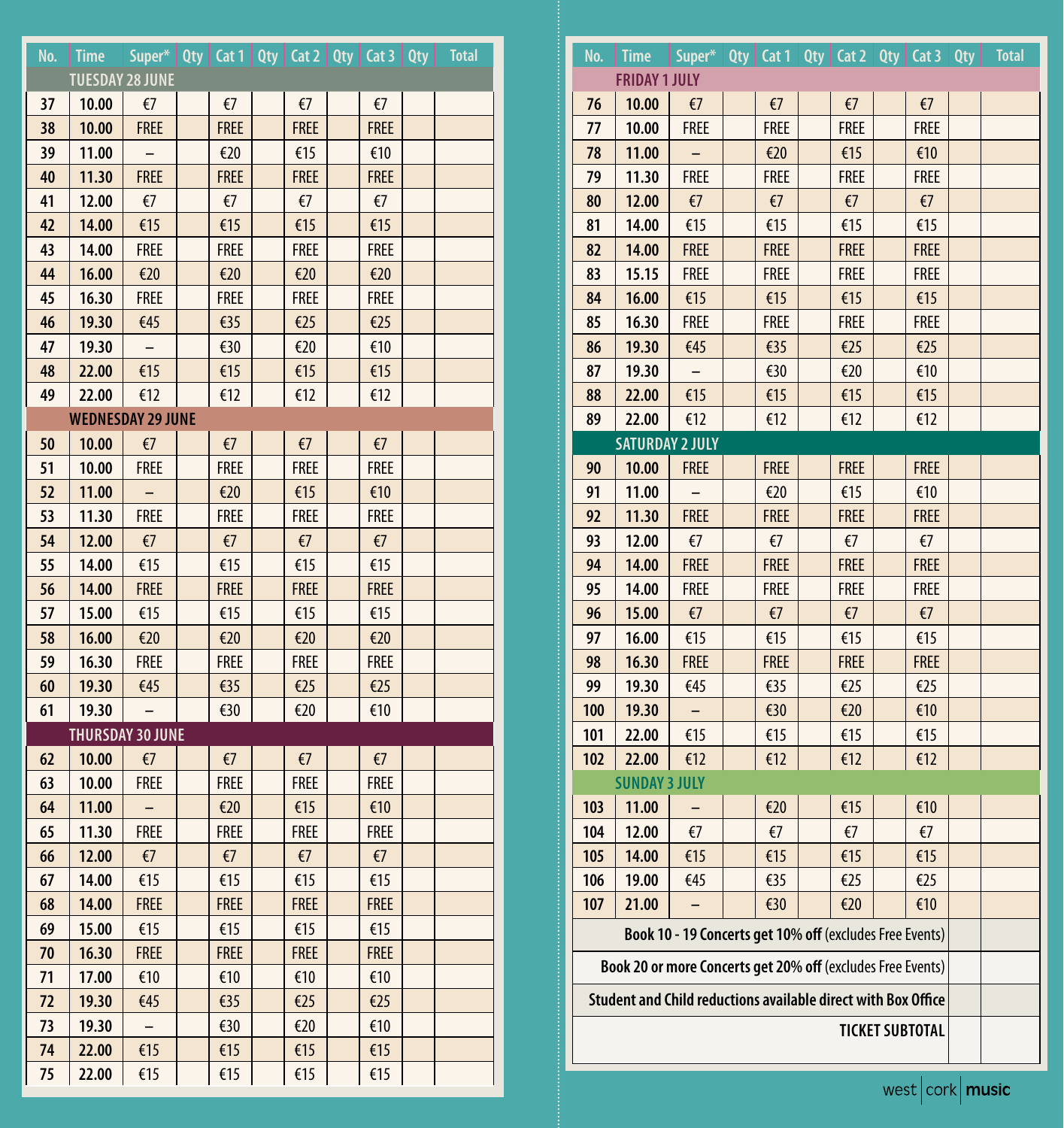| <b>TICKET SUBTOTAL</b>               |  |  |  |
|--------------------------------------|--|--|--|
| WEST CORK MUSIC SINGLE GOLD FRIEND   |  |  |  |
| WEST CORK MUSIC DUAL GOLD FRIEND     |  |  |  |
| WEST CORK MUSIC SINGLE SILVER FRIEND |  |  |  |
| WEST CORK MUSIC DUAL SILVER FRIEND!  |  |  |  |
| YOUNG MUSICIAN SPONSOR               |  |  |  |
| <b>SUBTOTAL</b>                      |  |  |  |
| <b>DONATION (OPTIONAL)</b>           |  |  |  |
| <b>BOOKING FEE</b>                   |  |  |  |
| <b>GRAND TOTAL</b>                   |  |  |  |

\*Super Seats apply to Bantry House Main Evening Concerts Only.

**PLEASE ENSURE YOU HAVE NOT BOOKED FOR CONCERTS**

**THAT ARE TAKING PLACE AT THE SAME TIME** 

#### **PLEASE COMPLETE USING BLOCK CAPITALS**

| <b>NAME:</b>                                                       |                     |  |       |              |             |  |
|--------------------------------------------------------------------|---------------------|--|-------|--------------|-------------|--|
| <b>ADDRESS:</b>                                                    |                     |  |       |              |             |  |
|                                                                    |                     |  |       |              |             |  |
|                                                                    |                     |  |       |              |             |  |
|                                                                    |                     |  |       |              |             |  |
| EIRCODE/POSTCODE                                                   |                     |  |       |              |             |  |
| <b>PHONE</b>                                                       |                     |  |       |              |             |  |
| <b>MOBILE</b>                                                      |                     |  |       |              |             |  |
| EMAIL                                                              |                     |  |       |              |             |  |
| <b>CARD TYPE:</b>                                                  | <b>CREDIT/DEBIT</b> |  | VISA  | MASTERCARD   | AMEX        |  |
| <b>CARD NO:</b>                                                    |                     |  |       |              |             |  |
| <b>EXPIRY:</b>                                                     |                     |  |       | CVV:         |             |  |
| <b>RECEIVE TICKETS BY:</b><br><b>EMAIL</b><br><b>POST</b>          |                     |  |       |              |             |  |
| <b>CONSENT TO BE CONTACTED BY:</b>                                 |                     |  | PHONE | <b>EMAIL</b> | <b>POST</b> |  |
| PLEASE ADD ME TO YOUR MAILING LIST:<br><b>EMAIL</b><br><b>POST</b> |                     |  |       |              |             |  |





Signum Quartet Photograph: Irene Zandel Pavel Haas Quartet Photograph:Boris Giltburg